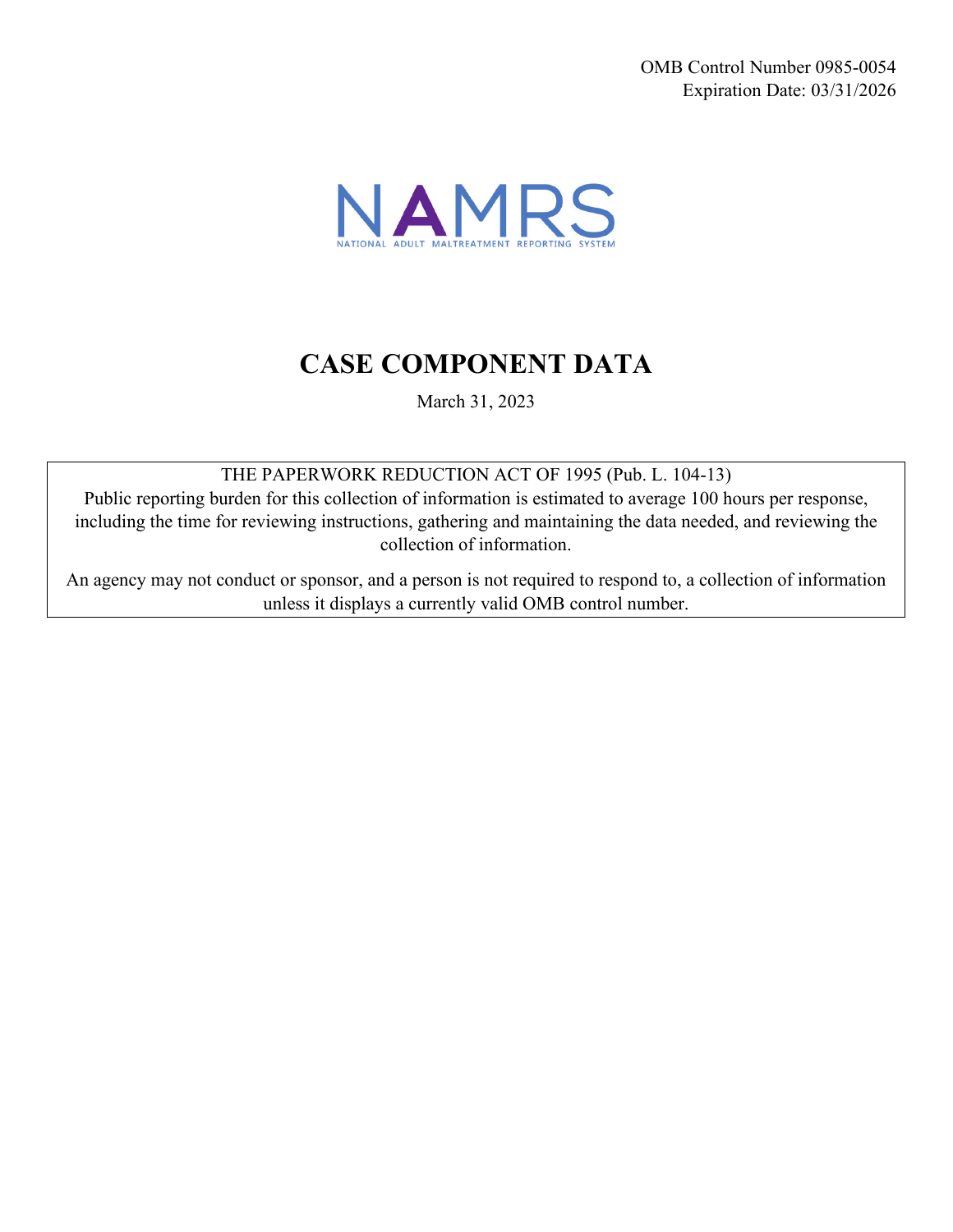*Case: The Case Component data is submitted by uploading a data file to the NAMRS website annually. Specific instructions will be provided to states on the data file formatting. The reporting period is the federal fiscal year (October–September).* 

### **Table 1–Investigation Entity**

Each reporting period submission may have multiple investigations.

| Element | <b>Element</b>   | <b>Element Description</b>                                                                                                                                                                                                                         | <b>Required</b> | <b>Cardinality</b> | <b>Type/Format</b>    | <b>Code Values</b>                                                                                                                                                                                                                                                                                                                                                                                                                                                                                                                                                                                                 |
|---------|------------------|----------------------------------------------------------------------------------------------------------------------------------------------------------------------------------------------------------------------------------------------------|-----------------|--------------------|-----------------------|--------------------------------------------------------------------------------------------------------------------------------------------------------------------------------------------------------------------------------------------------------------------------------------------------------------------------------------------------------------------------------------------------------------------------------------------------------------------------------------------------------------------------------------------------------------------------------------------------------------------|
| No.     | <b>Name</b>      |                                                                                                                                                                                                                                                    |                 |                    |                       |                                                                                                                                                                                                                                                                                                                                                                                                                                                                                                                                                                                                                    |
| Inv1    | Investigation ID | The unique identifier used by<br>the state for each investigation.<br>The identifier is assigned to a<br>specific investigation and is<br>only used once. The<br>Investigation ID is encrypted by<br>the state for purposes of data<br>submission. | Yes             | Single             | Encoded ID            | Not applicable                                                                                                                                                                                                                                                                                                                                                                                                                                                                                                                                                                                                     |
|         |                  | States submitting data for<br>multiple agencies should<br>include in the identifier a code<br>that indicates which agency<br>conducted the investigation.<br>Document the agency codes in<br>the case component mapping.                           |                 |                    |                       |                                                                                                                                                                                                                                                                                                                                                                                                                                                                                                                                                                                                                    |
| Inv2    | Report date      | The month, day, and year the<br>agency was notified of the<br>suspected adult maltreatment.                                                                                                                                                        | No              | Single             | Date<br>yyyy-mm-dd    | Not applicable                                                                                                                                                                                                                                                                                                                                                                                                                                                                                                                                                                                                     |
| Inv3    | Report source    | The role or profession of the<br>person who made the report of<br>the suspected adult<br>maltreatment. Multiple report<br>source code values can be<br>submitted for the client.                                                                   | No              | Multiple           | Enumeration<br>(code) | $1 =$ substitute decision<br>maker<br>$2 = in$ -home caregiver<br>$3 =$ nursing home staff<br>$4$ = residential care<br>community staff<br>5 = education professional<br>$6 =$ financial professional<br>$7 =$ law enforcement,<br>judicial, or legal<br>professional<br>$8$ = medical or health<br>professional<br>$9$ = mental and behavioral<br>health professional<br>$10 =$ social services<br>professional<br>$11 =$ other professional<br>$12$ = relative<br>$13$ = neighbor, friend,<br>other nonrelative, other<br>nonprofessional<br>$14 = \text{self}$<br>$15 = no$ role identified<br>$16 =$ Anonymous |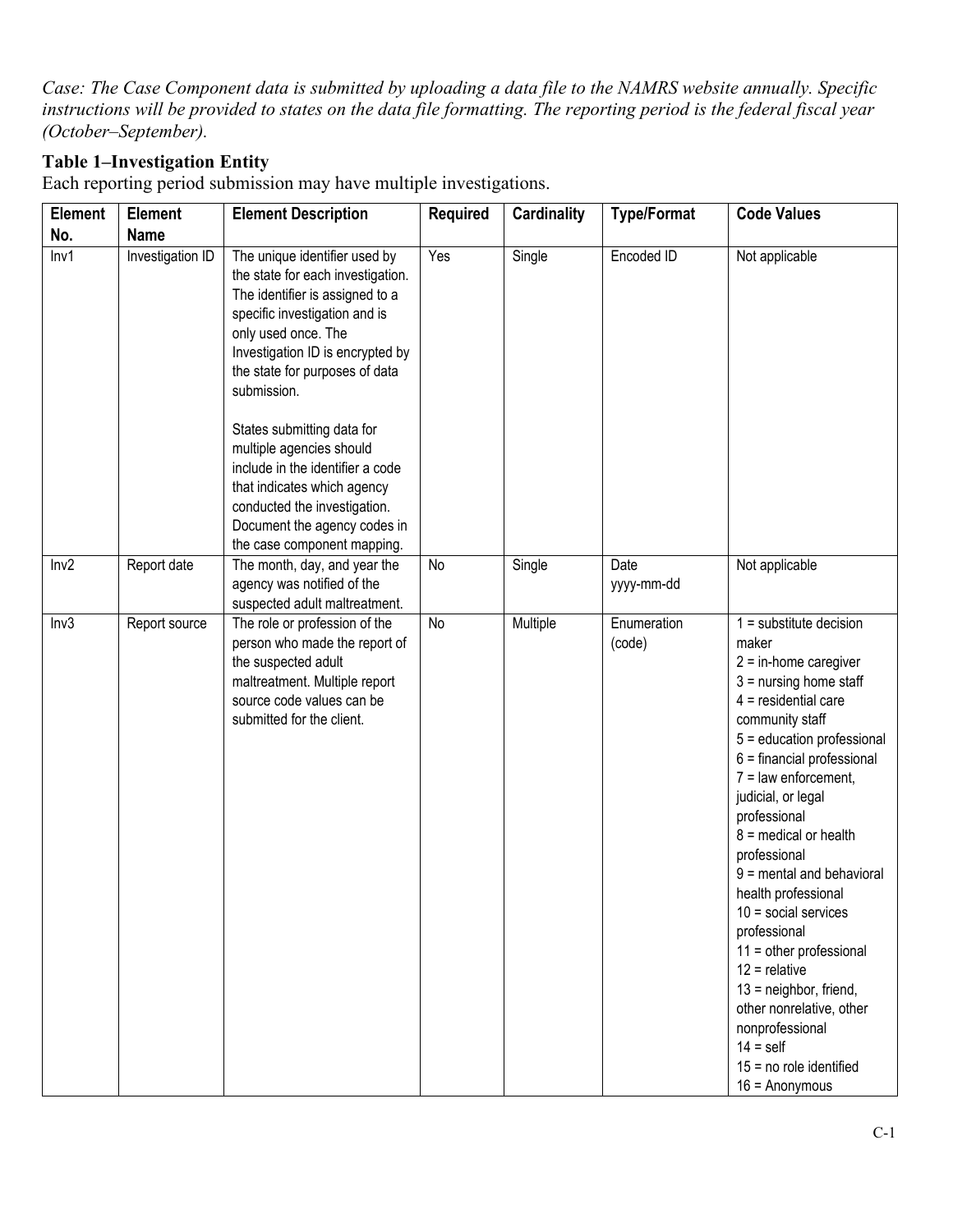| <b>Element</b> | <b>Element</b>                                               | <b>Element Description</b>                                                                                                                                                      | <b>Required</b> | Cardinality | <b>Type/Format</b> | <b>Code Values</b>                                                                                                                            |
|----------------|--------------------------------------------------------------|---------------------------------------------------------------------------------------------------------------------------------------------------------------------------------|-----------------|-------------|--------------------|-----------------------------------------------------------------------------------------------------------------------------------------------|
| No.<br>Inv4    | <b>Name</b><br>State/county<br>FIPS code of<br>investigative | The Federal Information<br>Processing Series for state (2)<br>digits) and county code (3                                                                                        | No              | Single      | FIPS (#####)       | Code is the unique<br>identification number<br>assigned to each state and                                                                     |
|                | agency                                                       | digits) of the APS agency.<br>(Primary agency responsible<br>for the determination of the<br><i>investigation</i> )                                                             |                 |             |                    | county under the Federal<br>Information Processing<br>Standards (FIPS)<br>guidelines. See<br>http://www.census.gov/geo<br>/www/fips/fips.html |
| Inv5           | Investigation<br>start date                                  | The date the investigation is<br>assigned to an investigation<br>worker. If the agency uses<br>another date to indicate the<br>start of an investigation, that<br>date is used. | No              | Single      | Date<br>yyyy-mm-dd | Not applicable                                                                                                                                |
| Inv6           | Investigation<br>disposition<br>date                         | The date that the agency<br>completed dispositions on the<br>allegations of maltreatment<br>associated with the<br>investigation.                                               | No              | Single      | Date<br>yyyy-mm-dd | Not applicable                                                                                                                                |
| Inv7           | Case closure<br>date                                         | The date that the agency<br>completed all activities related<br>to the investigation of the case.                                                                               | Yes             | Single      | Date<br>yyyy-mm-dd | Not applicable                                                                                                                                |

# **Table 2–Client Entity**

 Each investigation may have multiple clients. Each client can be associated with more than one investigation but a separate client entity is required for each investigation.

| <b>Element</b> | <b>Element Name</b> | <b>Element Description</b>     | <b>Required</b> | <b>Cardinality</b> | <b>Type/Format</b> | <b>Code Values</b> |
|----------------|---------------------|--------------------------------|-----------------|--------------------|--------------------|--------------------|
| No.            |                     |                                |                 |                    |                    |                    |
| Clt1           | Client ID           | The unique identifier used by  | Yes             | Single             | Encoded ID         | Not applicable     |
|                |                     | the state for each client. The |                 |                    |                    |                    |
|                |                     | identifier is assigned to a    |                 |                    |                    |                    |
|                |                     | specific client and is used    |                 |                    |                    |                    |
|                |                     | identify the same client       |                 |                    |                    |                    |
|                |                     | across investigations and      |                 |                    |                    |                    |
|                |                     | reporting periods. The client  |                 |                    |                    |                    |
|                |                     | ID is encrypted by state for   |                 |                    |                    |                    |
|                |                     | purposes of data submission.   |                 |                    |                    |                    |
|                |                     | Data on multiple clients can   |                 |                    |                    |                    |
|                |                     | be submitted for the           |                 |                    |                    |                    |
|                |                     | investigation.                 |                 |                    |                    |                    |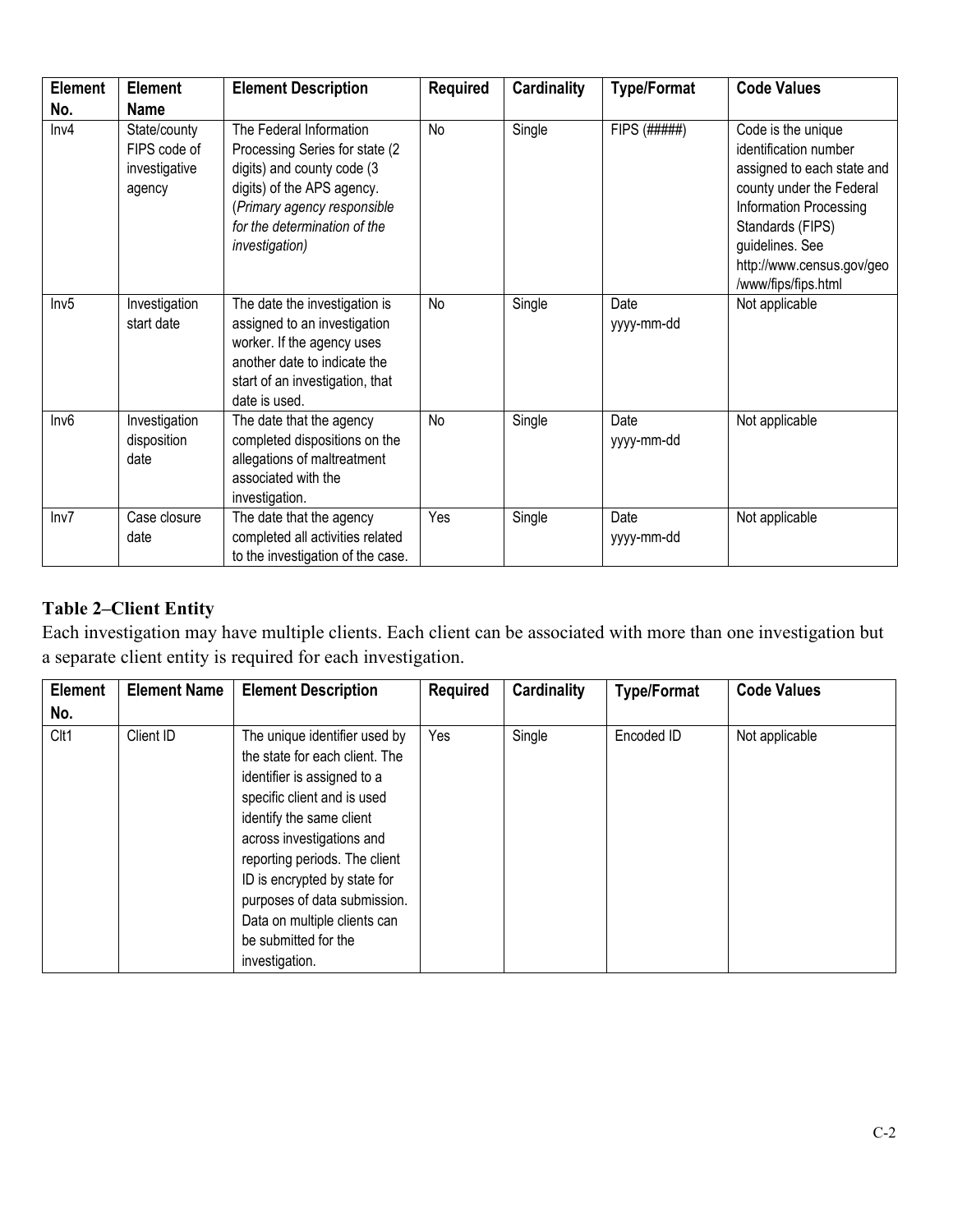| <b>Element</b>   | <b>Element Name</b>                    | <b>Element Description</b>                                                                                                                                             | <b>Required</b> | <b>Cardinality</b> | <b>Type/Format</b>    | <b>Code Values</b>                                                                                                                                                                                                                                                                                                                                                                                                                                                                                                                                                            |
|------------------|----------------------------------------|------------------------------------------------------------------------------------------------------------------------------------------------------------------------|-----------------|--------------------|-----------------------|-------------------------------------------------------------------------------------------------------------------------------------------------------------------------------------------------------------------------------------------------------------------------------------------------------------------------------------------------------------------------------------------------------------------------------------------------------------------------------------------------------------------------------------------------------------------------------|
| No.              |                                        |                                                                                                                                                                        |                 |                    |                       |                                                                                                                                                                                                                                                                                                                                                                                                                                                                                                                                                                               |
| Clt <sub>2</sub> | Maltreatment<br>setting                | The location where the<br>alleged maltreatment<br>occurred.                                                                                                            | <b>No</b>       | Single             | Enumeration<br>(code) | $10 =$ own residence or<br>private residence of<br>relative or caregiver<br>$20$ = residential care<br>community (non-specific)<br>21 = licensed residential<br>care community<br>$22$ = unlicensed<br>residential care<br>community<br>$30 =$ nursing home (non-<br>specific)<br>$31$ = licensed nursing<br>home<br>$32$ = unlicensed nursing<br>home<br>$40$ = adult day services<br>center (non-specific)<br>41 = licensed adult day<br>services center<br>$42$ = unlicensed adult<br>day services center<br>$50$ = place of business or<br>other services<br>$60 =$ other |
| Clt3             | State/county<br>FIPS code of<br>client | The Federal Information<br>Processing Series for state (2)<br>digits) and county code (3<br>digits) of the client's<br>residence at the start of the<br>investigation. | <b>No</b>       | Single             | FIPS (#####)          | Code is the unique<br>identification number<br>assigned to each state<br>and county under the<br>Federal Information<br><b>Processing Standards</b><br>(FIPS) guidelines. See<br>http://www.census.gov/ge<br>o/www/fips/fips.html                                                                                                                                                                                                                                                                                                                                             |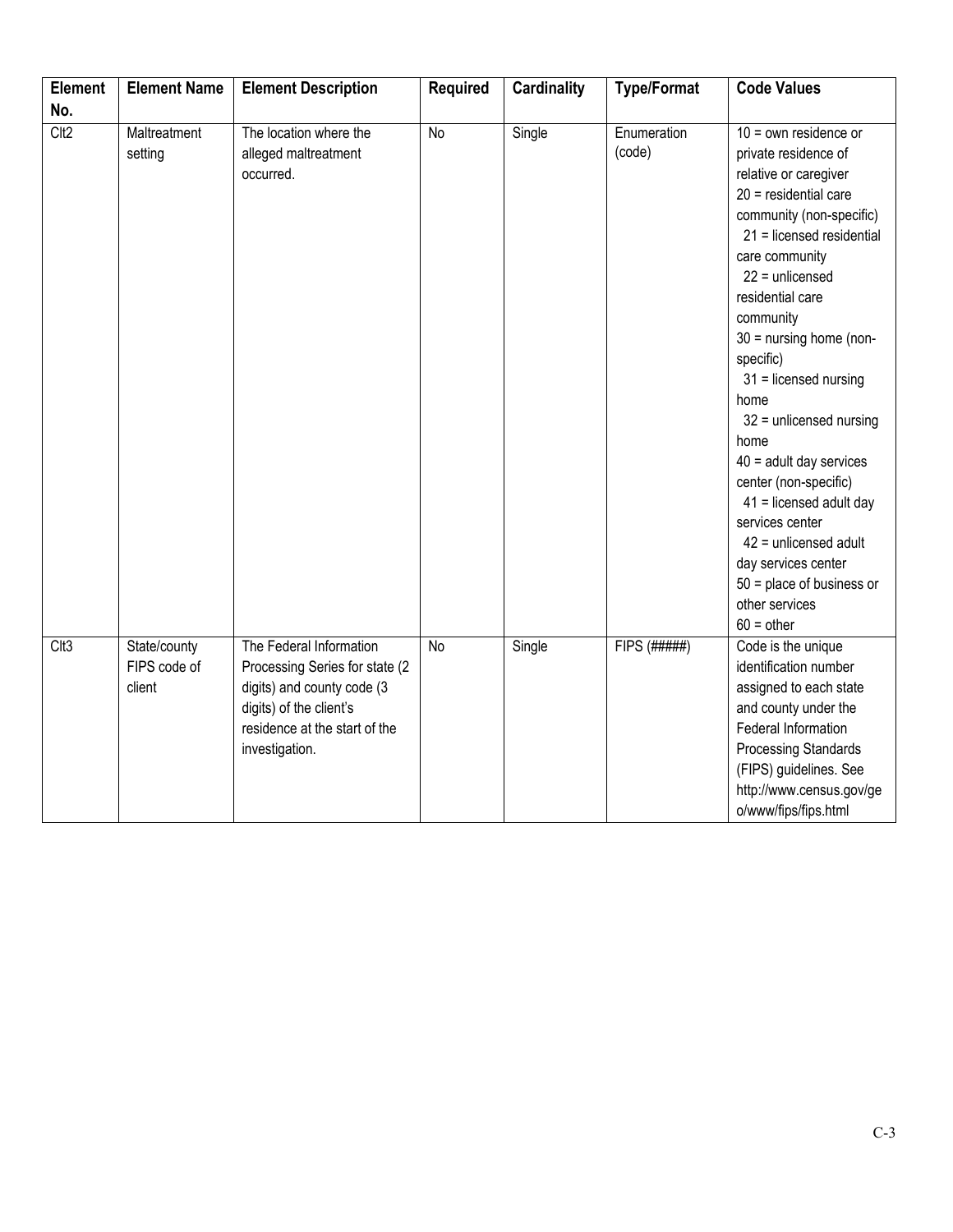| <b>Element</b> | <b>Element Name</b>    | <b>Element Description</b>                                                                                                                                                                   | <b>Required</b> | <b>Cardinality</b> | <b>Type/Format</b>    | <b>Code Values</b>                                                                                                                                                                                                                                                                                                                                                                                                                                                                                                                                                                                                                     |
|----------------|------------------------|----------------------------------------------------------------------------------------------------------------------------------------------------------------------------------------------|-----------------|--------------------|-----------------------|----------------------------------------------------------------------------------------------------------------------------------------------------------------------------------------------------------------------------------------------------------------------------------------------------------------------------------------------------------------------------------------------------------------------------------------------------------------------------------------------------------------------------------------------------------------------------------------------------------------------------------------|
| No.            |                        |                                                                                                                                                                                              |                 |                    |                       |                                                                                                                                                                                                                                                                                                                                                                                                                                                                                                                                                                                                                                        |
| Clt4           | Case closure<br>reason | The primary reason why the<br>case was closed.                                                                                                                                               | No              | Single             | Enumeration<br>(code) | $10 =$ investigation<br>completed<br>$20 =$ investigation<br>completed and protective<br>services case completed<br>$30$ = investigation unable<br>to be completed (non-<br>specific)<br>$31$ = investigation<br>unable to be completed<br>due to death of client<br>during investigation<br>$32$ = investigation<br>unable to be completed<br>due to refusal of client<br>$40$ = protective services<br>case opened but not<br>completed (non-specific)<br>$41$ = protective services<br>case closed due to death<br>of client<br>$42$ = protective services<br>case closed due to client<br>decision to not continue<br>$50 =$ other |
| Clt5           | Age                    | The age of the client in years<br>(at investigation start date).                                                                                                                             | No              | Single             | Enumeration<br>(code) | $18,19$ = actual age                                                                                                                                                                                                                                                                                                                                                                                                                                                                                                                                                                                                                   |
| Clt6           | Gender identity        | The actual or perceived<br>gender-related characteristics<br>of the client.                                                                                                                  | No              | Single             | Enumeration<br>(code) | $1 = male$<br>$2 =$ female<br>$3 =$ transgender male<br>$4 =$ transgender female<br>$5 =$ nonbinary<br>$6 = other$                                                                                                                                                                                                                                                                                                                                                                                                                                                                                                                     |
| Clt7           | Sexual<br>orientation  | The client's enduring pattern<br>of or disposition to experience<br>sexual or romantic desires<br>for, and relationships with,<br>people of one's same sex, the<br>other sex, or both sexes. | No              | Single             | Enumeration<br>(code) | $1 = straight$<br>$2 =$ gay/lesbian<br>$3 = bisexual$<br>$4 =$ questioning<br>$5 = other$                                                                                                                                                                                                                                                                                                                                                                                                                                                                                                                                              |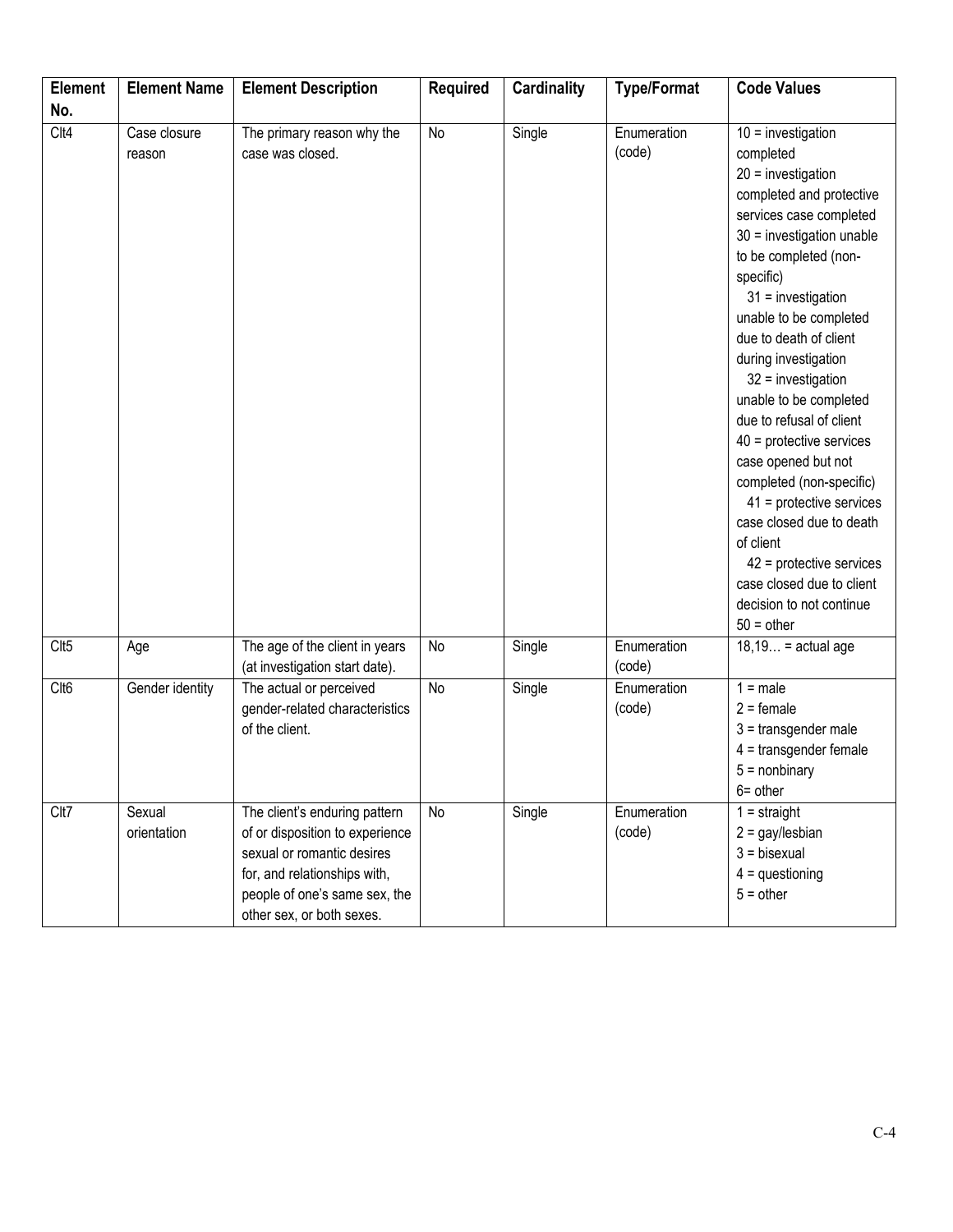| <b>Element</b> | <b>Element Name</b> | <b>Element Description</b>                                                                                                                                                                                                                                                                                                                                              | <b>Required</b> | <b>Cardinality</b> | <b>Type/Format</b>    | <b>Code Values</b>                                                                                                                                                                                                                                                                                                                                                                                                                                                            |
|----------------|---------------------|-------------------------------------------------------------------------------------------------------------------------------------------------------------------------------------------------------------------------------------------------------------------------------------------------------------------------------------------------------------------------|-----------------|--------------------|-----------------------|-------------------------------------------------------------------------------------------------------------------------------------------------------------------------------------------------------------------------------------------------------------------------------------------------------------------------------------------------------------------------------------------------------------------------------------------------------------------------------|
| No.            |                     |                                                                                                                                                                                                                                                                                                                                                                         |                 |                    |                       |                                                                                                                                                                                                                                                                                                                                                                                                                                                                               |
| $C$ lt8        | Race                | The population(s) or group(s)<br>that the client identifies as<br>being a member. A client may<br>have more than one race<br>(multi-racial). For example, if<br>a client is Asian and White,<br>the client should be reported<br>with both race values. If<br>specific races cannot be<br>identified for a multiracial<br>client, the client is reported as<br>"Other". | No              | Multiple           | Enumeration<br>(code) | 10 = American Indian or<br>Alaska Native<br>20 = Asian (non-specific)<br>$21$ = Asian Indian<br>$22 =$ Chinese<br>$23$ = Filipino<br>$24 =$ Japanese<br>$25 = K$ orean<br>$26$ = Vietnamese<br>$27 =$ Other Asian<br>30 = Black or African<br>American<br>40 = Native Hawaiian or<br>Other Pacific Islander<br>(non-specific)<br>41 = Native Hawaiian<br>$42$ = Guamanian or<br>Chamorro<br>$43 =$ Samoan<br>$44 =$ other Pacific<br>Islander<br>$50 =$ White<br>$60 =$ Other |
| Clt9           | Ethnicity           | The affiliation of the client as<br>Hispanic or Latino/a or non-<br>Hispanic or Latino/a. Multiple<br>ethnicity code values can be<br>submitted for the client.                                                                                                                                                                                                         | No              | Multiple           | Enumeration<br>(code) | $10 = yes$ , Hispanic or<br>Latino/a, or Spanish origin<br>(non-specific)<br>11 = Mexican, Mexican<br>American, Chicano/a<br>12 = Puerto Rican<br>$13 =$ Cuban<br>14 = other Hispanic,<br>Latino/a, or Spanish origin<br>20 = no, not Hispanic or<br>Latino/a, or Spanish origin                                                                                                                                                                                              |
| Clt10          | Primary<br>language | The primary language or<br>method that the client uses<br>for written and verbal<br>communication.                                                                                                                                                                                                                                                                      | No              | Single             | Enumeration<br>(code) | $1 =$ Arabic<br>$2 =$ Chinese<br>$3$ = English<br>$4 =$ French<br>$5 = German$<br>$6 =$ Korean<br>$7 =$ Russian<br>8 = Spanish or Spanish<br>Creole<br>$9 = Tagalog$<br>$10 =$ Vietnamese<br>$11 =$ sign language<br>$12$ = assistive technology<br>$13 = other$                                                                                                                                                                                                              |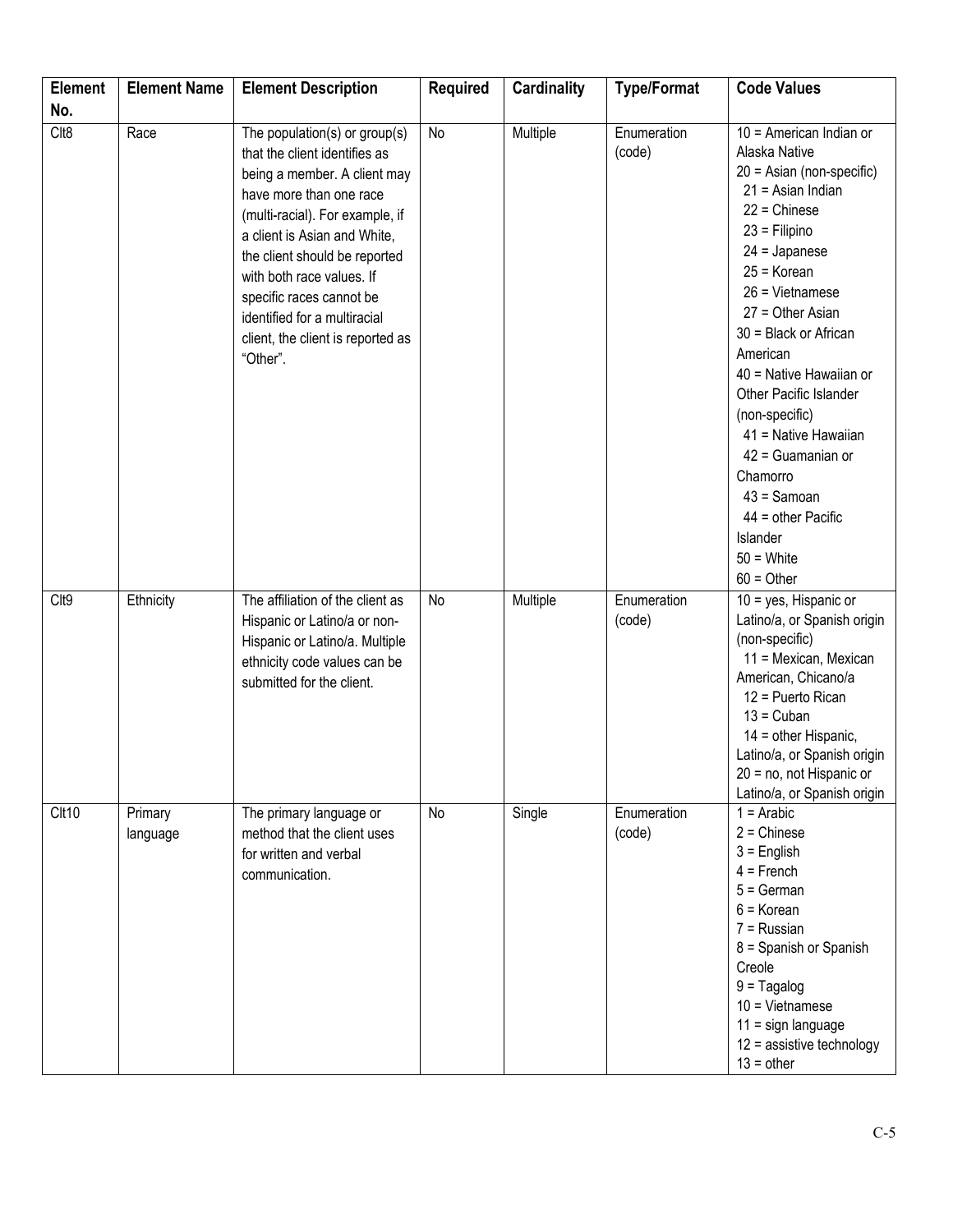| <b>Element</b> | <b>Element Name</b>  | <b>Element Description</b>                                                                                                                                | <b>Required</b> | <b>Cardinality</b> | <b>Type/Format</b>    | <b>Code Values</b>                                                                                                                                                                                                                                                                                                                                                                                 |
|----------------|----------------------|-----------------------------------------------------------------------------------------------------------------------------------------------------------|-----------------|--------------------|-----------------------|----------------------------------------------------------------------------------------------------------------------------------------------------------------------------------------------------------------------------------------------------------------------------------------------------------------------------------------------------------------------------------------------------|
| No.            |                      |                                                                                                                                                           |                 |                    |                       |                                                                                                                                                                                                                                                                                                                                                                                                    |
| Clt11          | Marital status       | The client's status based on<br>state residency laws.                                                                                                     | No              | Single             | Enumeration<br>(code) | $1 =$ never married<br>$2 =$ married<br>$3 =$ domestic partner,<br>including civil union<br>$4 =$ divorced<br>$5 =$ separated<br>$6 =$ widowed<br>$7 = other$                                                                                                                                                                                                                                      |
| Clt12          | Schooling level      | The highest educational<br>degree attained by the client.                                                                                                 | No              | Single             | Enumeration<br>(code) | $1 =$ less than high school<br>2 = high school diploma or<br>equivalent<br>$3$ = associate's degree or<br>bachelor's degree<br>$4 =$ advanced degree                                                                                                                                                                                                                                               |
| Clt13          | Employment<br>status | The involvement of the client<br>in the labor force.                                                                                                      | No              | Single             | Enumeration<br>(code) | $1 =$ employed<br>$2 =$ unemployed<br>$3 = not in labor force$<br>$4 = other$                                                                                                                                                                                                                                                                                                                      |
| Clt14          | Income level         | The level of annual income of<br>the client including all sources<br>of income.                                                                           | No              | Single             | Enumeration<br>(code) | $1 =$ less than \$25,000<br>$2 = $25,000 - $49,999$<br>$3 = $50,000 - $74,999$<br>$4 = $75,000 - $99,999$<br>$5 = $100,000$ or more                                                                                                                                                                                                                                                                |
| Clt15          | <b>Benefits</b>      | The federal and state benefits<br>received by the client during<br>the investigation. Multiple<br>benefit code values can be<br>submitted for the client. | No              | Multiple           | Enumeration<br>(code) | $1 =$ Medicaid<br>$2 =$ Medicare<br>$3 =$ publicly-subsidized<br>housing<br>4 = Social Security<br>Disability Insurance<br>(SSDI)<br>5 = Social Security<br>retirement benefits<br>6 = Supplemental Security<br>Income (SSI)<br>7 = Temporary Assistance<br>for Needy Families<br>(TANF)<br>$8 =$ veterans' disabled<br>benefits<br>9 = Supplement Nutrition<br>Assistance Program<br>$10 =$ other |
| Clt16          | Veteran status       | The client's status related to<br>the US Armed Forces.                                                                                                    | No              | Single             | Enumeration<br>(code) | $1 = veteran$<br>$2 = non-vector$                                                                                                                                                                                                                                                                                                                                                                  |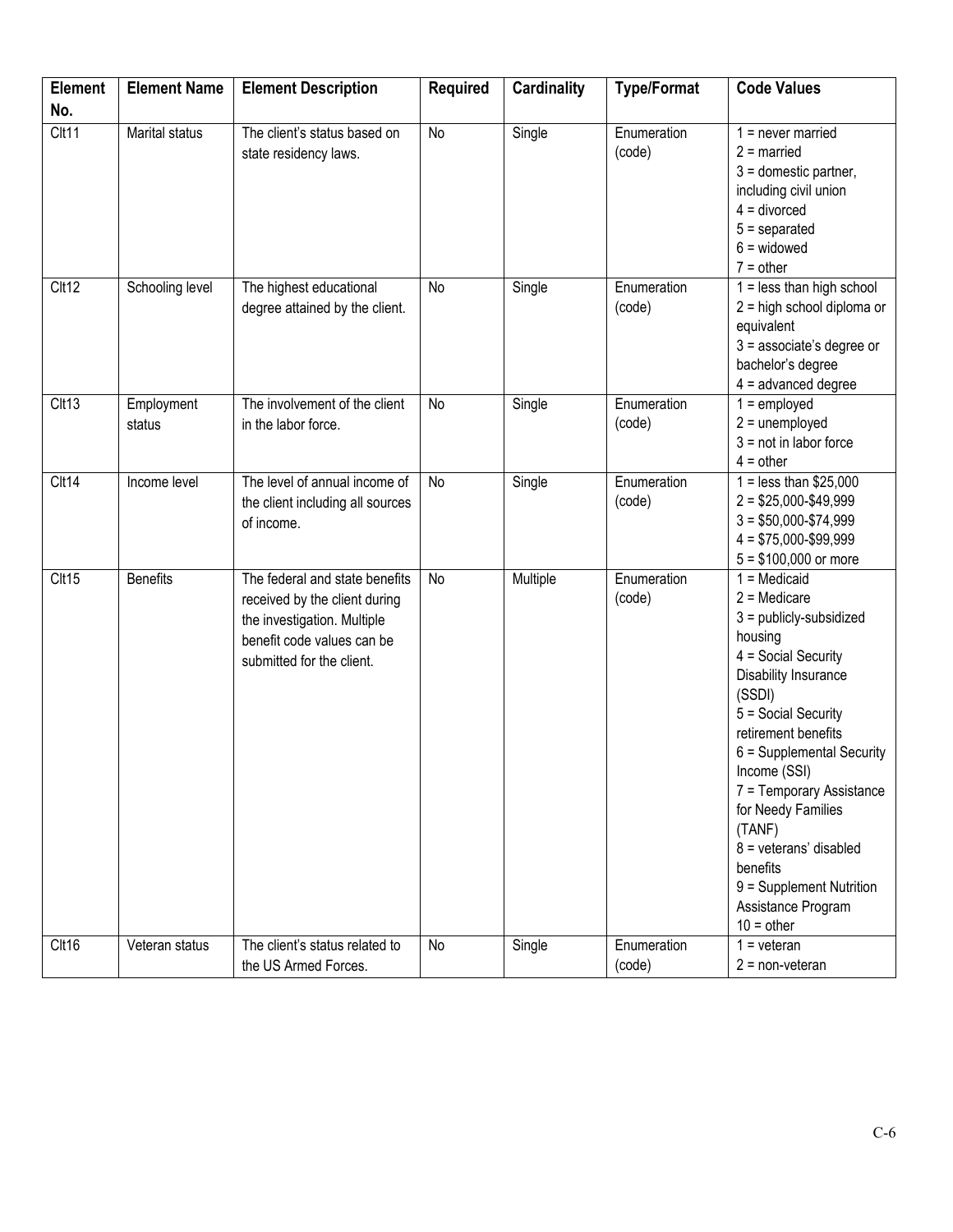| <b>Element</b> | <b>Element Name</b>                                | <b>Element Description</b>                                                                                                                                                                                                                                              | <b>Required</b> | <b>Cardinality</b> | <b>Type/Format</b>      | <b>Code Values</b>                                                                                                                                                                                                                                                                                                                                                      |
|----------------|----------------------------------------------------|-------------------------------------------------------------------------------------------------------------------------------------------------------------------------------------------------------------------------------------------------------------------------|-----------------|--------------------|-------------------------|-------------------------------------------------------------------------------------------------------------------------------------------------------------------------------------------------------------------------------------------------------------------------------------------------------------------------------------------------------------------------|
| No.            |                                                    |                                                                                                                                                                                                                                                                         |                 |                    |                         |                                                                                                                                                                                                                                                                                                                                                                         |
| Clt17          | <b>Disabilities</b>                                | The client's physical,<br>emotional, and mental health<br>issues that result in limitation<br>in activities and restrictions to<br>fully participate at school,<br>work, or in the community.<br>Multiple disability code values<br>can be submitted for the<br>client. | No              | Multiple           | Enumeration<br>(code)   | $1 =$ ambulatory difficulty<br>$2 =$ cognitive difficulty<br>$3 =$ communication<br>difficulty<br>$4$ = hearing difficulty<br>$5 =$ independent living<br>difficulty<br>$6 = self-care difficulty$<br>$7 =$ vision difficulty<br>$8 = other$<br>$9 = none$                                                                                                              |
| Clt18          | ADL score                                          | The client's score on the Katz<br>Index of Independence in<br>Activities of Daily Living<br>(ADL).                                                                                                                                                                      | No              | Single             | Numeric<br>(6 integers) | Permissible values are<br>$0-6$                                                                                                                                                                                                                                                                                                                                         |
| Clt19          | <b>IADL</b> score                                  | The client's score on the<br>Lawton Instrumental Activities<br>of Daily Living (IADL).                                                                                                                                                                                  | No              | Single             | Numeric<br>(6 integers) | Permissible values are<br>$0 - 8$                                                                                                                                                                                                                                                                                                                                       |
| Clt20          | Behavioral<br>health<br>screenings or<br>diagnoses | The results of clinical<br>assessments on the client,<br>conducted by the APS<br>agency. Multiple behavioral<br>health code values can be<br>submitted for the client.                                                                                                  | <b>No</b>       | Multiple           | Enumeration<br>(code)   | $1 =$ alcohol use disorder<br>$2 =$ anxiety<br>$3 =$ bipolar disorder<br>$4 =$ dementia<br>$5 =$ depression<br>$6 =$ schizophrenia and<br>other psychotic disorders<br>$7 =$ substance use<br>disorder<br>8 = traumatic brain injury<br>$9$ = client lacks decision-<br>making ability (i.e.,<br>"capacity")<br>$10 =$ other<br>$11 = none$                             |
| Clt21          | Living setting at<br>start                         | The primary residential<br>environment of the client at<br>the start of investigation.                                                                                                                                                                                  | No              | Single             | Enumeration<br>(code)   | $10 =$ own residence or<br>residence of relative or<br>caregiver<br>$20$ = residential care<br>community (non-specific)<br>$21 =$ licensed<br>residential care<br>community<br>$22$ = non-licensed<br>residential care<br>community<br>$30 =$ nursing home (non-<br>specific)<br>$31$ = licensed nursing<br>home<br>$32$ = non-licensed<br>nursing home<br>$40 = other$ |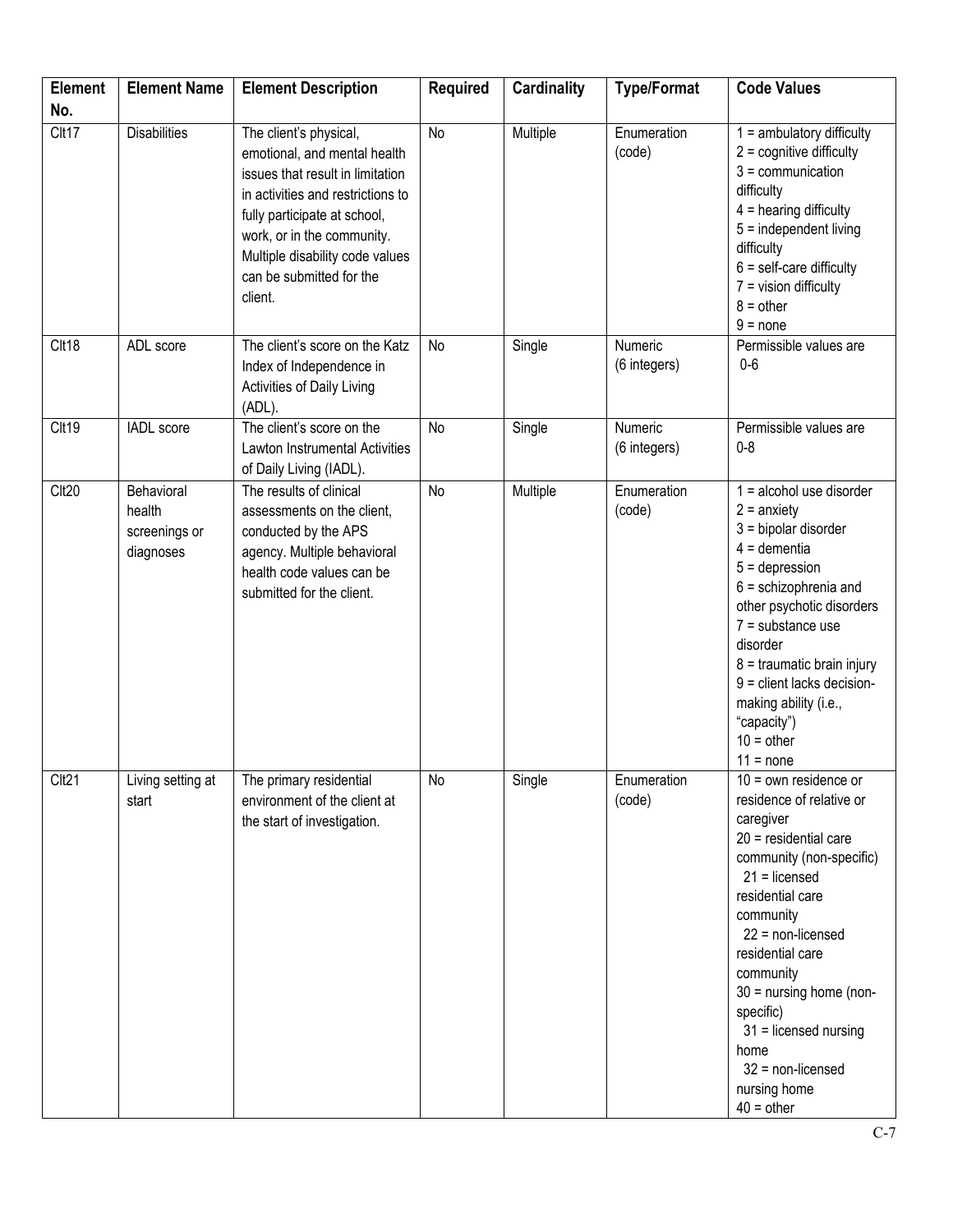| <b>Element</b><br>No. | <b>Element Name</b>                       | <b>Element Description</b>                                                                                                                                                                                                                             | <b>Required</b> | <b>Cardinality</b> | <b>Type/Format</b>    | <b>Code Values</b>                                                                                                                                                                                                                                                                                                                                                         |
|-----------------------|-------------------------------------------|--------------------------------------------------------------------------------------------------------------------------------------------------------------------------------------------------------------------------------------------------------|-----------------|--------------------|-----------------------|----------------------------------------------------------------------------------------------------------------------------------------------------------------------------------------------------------------------------------------------------------------------------------------------------------------------------------------------------------------------------|
| Clt <sub>22</sub>     | Living setting at<br>close                | The primary residential<br>environment of the client at<br>the time of case closure.                                                                                                                                                                   | No              | Single             | Enumeration<br>(code) | $10 =$ own residence or<br>residence of relative or<br>caregiver<br>$20$ = residential care<br>community (non-specific)<br>21 = licensed residential<br>care community<br>$22$ = non-licensed<br>residential care<br>community<br>30 = nursing home (non-<br>specific)<br>$31$ = licensed nursing<br>home<br>$32$ = non-licensed<br>nursing home<br>$40 =$ other           |
| Clt <sub>23</sub>     | Substitute<br>decision makers<br>at start | The authorizations that are in<br>effect related to health,<br>personal, or financial decision<br>making for the client at the<br>start of the investigation.<br>Multiple substitute decision<br>maker code values can be<br>submitted for the client. | No              | Multiple           | Enumeration<br>(code) | $\overline{10}$ = health care proxy in<br>effect<br>$20$ = financial proxy in<br>effect<br>$30 =$ guardianship or<br>conservatorship (non-<br>specific)<br>$31$ = guardianship or<br>conservatorship of person<br>$32$ = guardianship or<br>conservatorship of<br>property<br>$40$ = representative payee<br>$50$ = supported decision-<br>making agreement<br>$60 = none$ |
| Clt <sub>24</sub>     | Substitute<br>decision makers<br>at close | The authorizations that are in<br>effect related to health,<br>personal, or financial decision<br>making for the client at time<br>of case closure. Multiple<br>substitute decision maker<br>code values can be submitted<br>for the client.           | No              | Multiple           | Enumeration<br>(code) | $10$ = health care proxy in<br>effect<br>$20$ = financial proxy in<br>effect<br>$30 =$ guardianship or<br>conservatorship (non-<br>specific)<br>$31$ = guardianship or<br>conservatorship of person<br>$32$ = guardianship or<br>conservatorship of<br>property<br>$40$ = representative payee<br>50 = supported decision-<br>making agreement<br>$60 = none$              |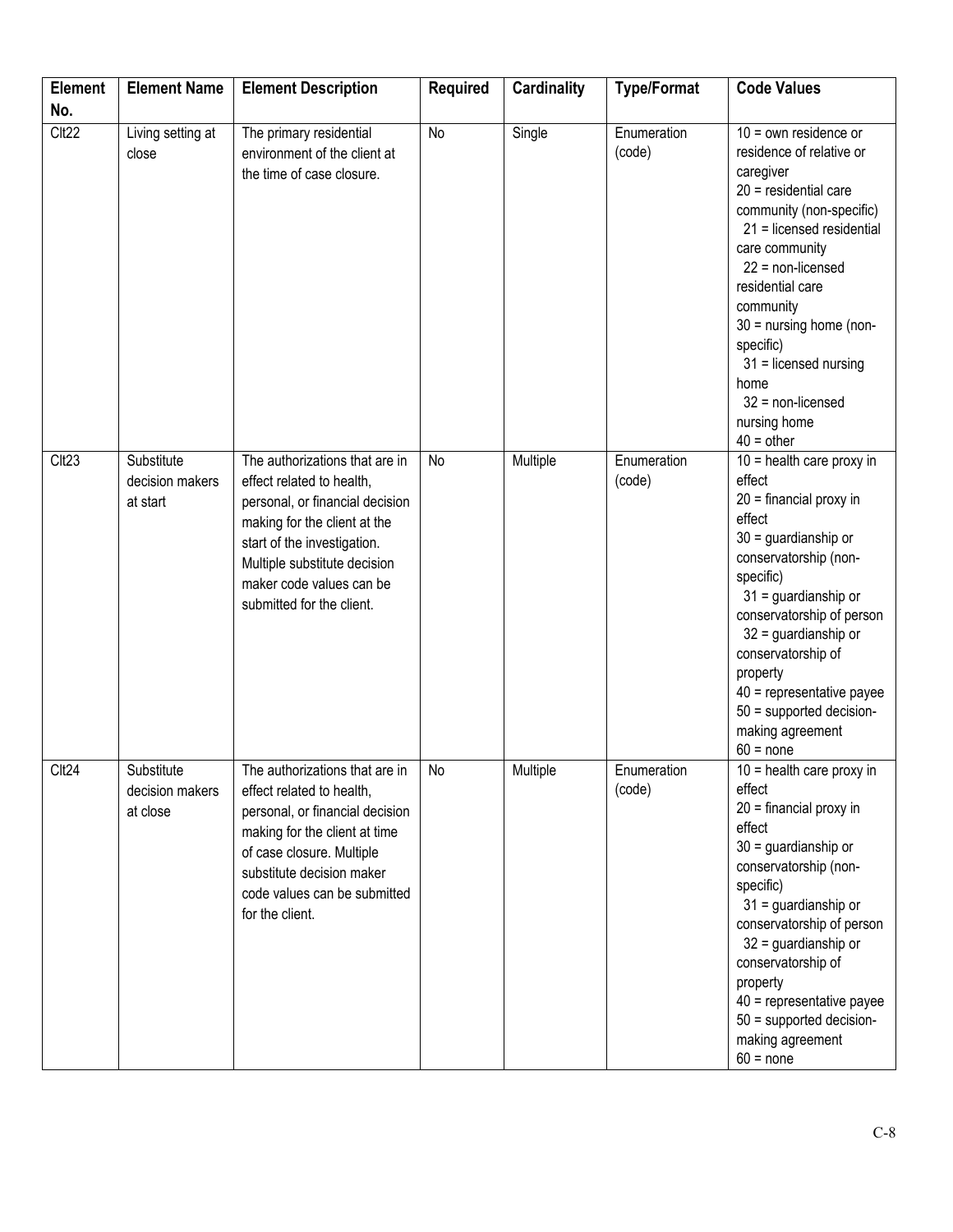| <b>Element</b>    | <b>Element Name</b> | <b>Element Description</b>                                                                                                                                                             | <b>Required</b> | <b>Cardinality</b> | <b>Type/Format</b>    | <b>Code Values</b>                                                                                                                                                                                                                                                                                                                                                                                                                                                                                                                                                                                                                                                                                                   |
|-------------------|---------------------|----------------------------------------------------------------------------------------------------------------------------------------------------------------------------------------|-----------------|--------------------|-----------------------|----------------------------------------------------------------------------------------------------------------------------------------------------------------------------------------------------------------------------------------------------------------------------------------------------------------------------------------------------------------------------------------------------------------------------------------------------------------------------------------------------------------------------------------------------------------------------------------------------------------------------------------------------------------------------------------------------------------------|
| No.               |                     |                                                                                                                                                                                        |                 |                    |                       |                                                                                                                                                                                                                                                                                                                                                                                                                                                                                                                                                                                                                                                                                                                      |
| Clt <sub>25</sub> | Services at start   | The services known to the<br>agency that the client was<br>already receiving at the start<br>of the investigation. Multiple<br>service code values can be<br>submitted for the client. | No              | Multiple           | Enumeration<br>(code) | $1 = \text{care/case}$<br>management services<br>$2$ = caregiver support<br>services<br>$3 =$ community day<br>services<br>$4 =$ education,<br>employment, and training<br>services<br>$5 =$ emergency assistance<br>and material aid services<br>$6 =$ financial planning<br>services<br>$7 =$ housing and relocation<br>services<br>$8 =$ in-home assistance<br>services<br>$9 =$ legal services<br>$10$ = medical and dental<br>services<br>$11$ = medical rehabilitation<br>services<br>$12$ = mental health<br>services<br>$13 =$ nutrition<br>$14$ = public assistance<br>benefits<br>$15 =$ substance use<br>services<br>16 =transportation<br>$17 =$ victim services<br>$18 =$ other services<br>$19 = none$ |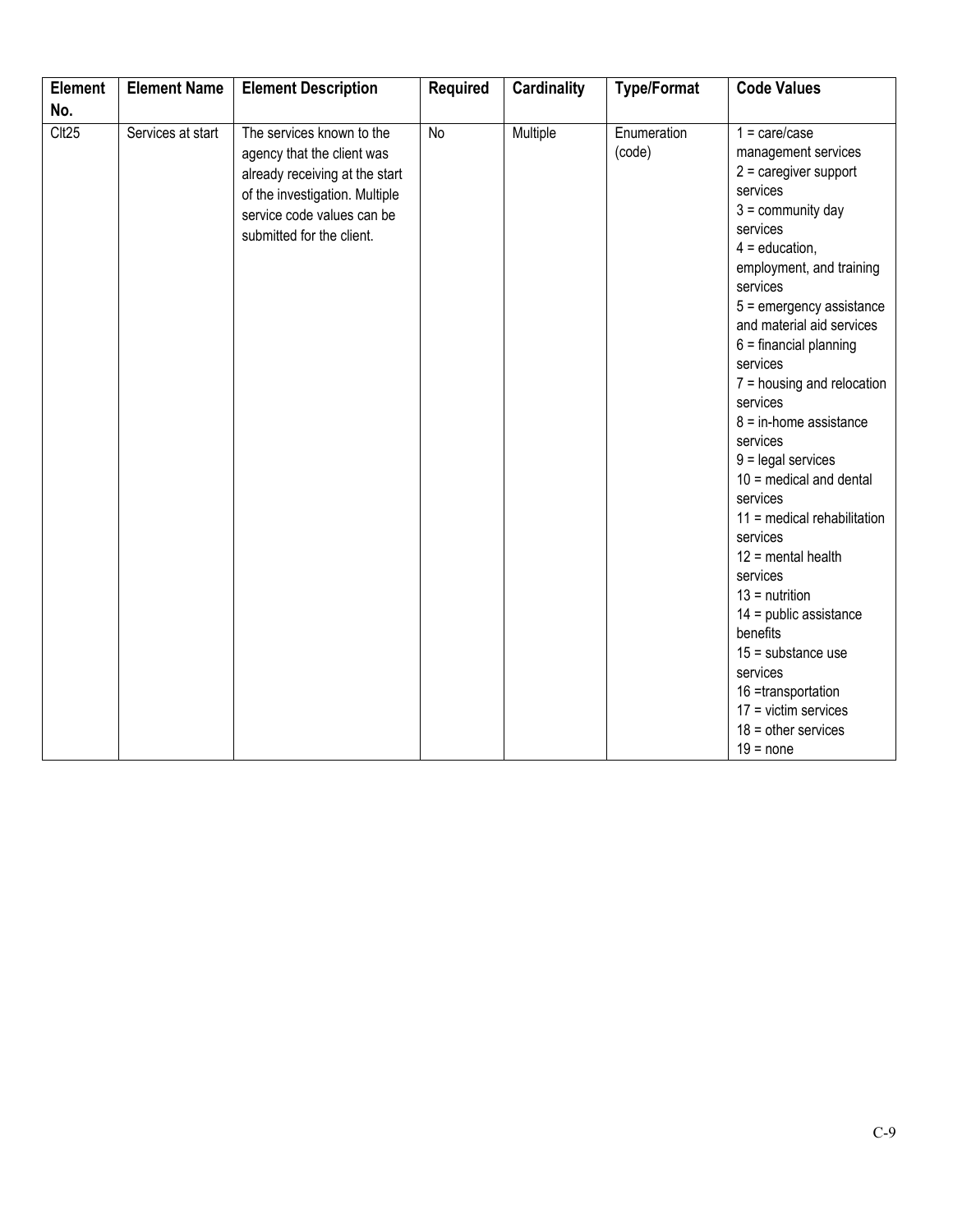| <b>Element</b>    | <b>Element Name</b> | <b>Element Description</b>                                                                                                                                                                                    | <b>Required</b> | <b>Cardinality</b> | <b>Type/Format</b>    | <b>Code Values</b>                                                                                                                                                                                                                                                                                                                                                                                                                                                                                                                                                                                                                                                                                                  |
|-------------------|---------------------|---------------------------------------------------------------------------------------------------------------------------------------------------------------------------------------------------------------|-----------------|--------------------|-----------------------|---------------------------------------------------------------------------------------------------------------------------------------------------------------------------------------------------------------------------------------------------------------------------------------------------------------------------------------------------------------------------------------------------------------------------------------------------------------------------------------------------------------------------------------------------------------------------------------------------------------------------------------------------------------------------------------------------------------------|
| No.               |                     |                                                                                                                                                                                                               |                 |                    |                       |                                                                                                                                                                                                                                                                                                                                                                                                                                                                                                                                                                                                                                                                                                                     |
| Clt <sub>26</sub> | Services APS        | The services that the agency<br>provided on behalf of the<br>client during the investigation<br>or while the agency kept an<br>open case. Multiple service<br>code values can be submitted<br>for the client. | No              | Multiple           | Enumeration<br>(code) | $1 = \text{care/case}$<br>management services<br>$2$ = caregiver support<br>services<br>$3 =$ community day<br>services<br>$4 =$ education,<br>employment, and training<br>services<br>$5 =$ emergency assistance<br>and material aid services<br>$6 =$ financial planning<br>services<br>$7 =$ housing and relocation<br>services<br>$8 = in$ -home assistance<br>services<br>$9 =$ legal services<br>$10$ = medical and dental<br>services<br>11 = medical rehabilitation<br>services<br>$12$ = mental health<br>services<br>$13 =$ nutrition<br>$14$ = public assistance<br>benefits<br>$15 =$ substance use<br>services<br>16 =transportation<br>$17 =$ victim services<br>$18 =$ other services<br>$19 = none$ |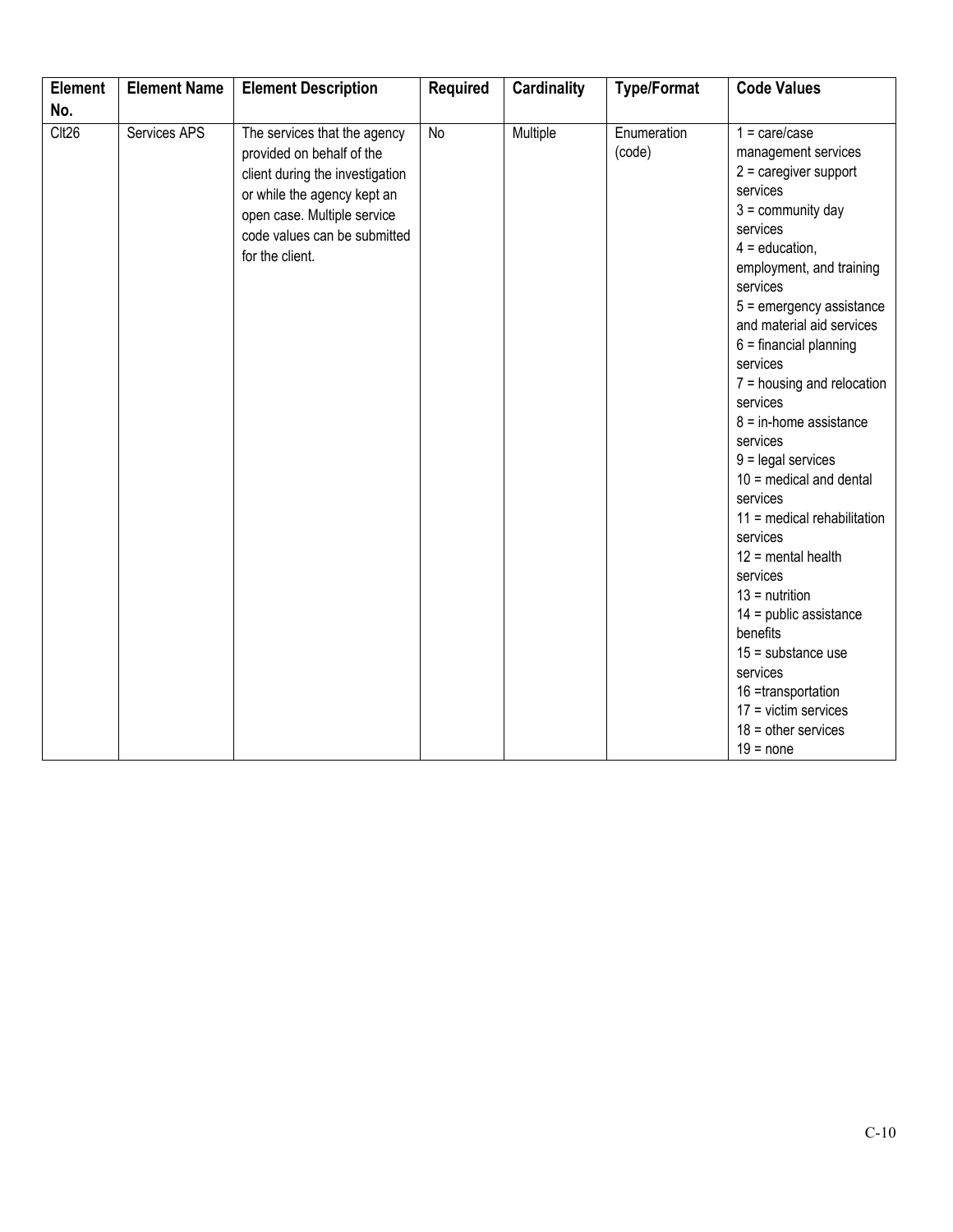| <b>Element</b>    | <b>Element Name</b> | <b>Element Description</b>                                                                                                        | <b>Required</b> | <b>Cardinality</b> | <b>Type/Format</b>    | <b>Code Values</b>                                                                                                                                                                                                                                                                                                                                                                                                                                                                                                                                                                                                                                                                                                  |
|-------------------|---------------------|-----------------------------------------------------------------------------------------------------------------------------------|-----------------|--------------------|-----------------------|---------------------------------------------------------------------------------------------------------------------------------------------------------------------------------------------------------------------------------------------------------------------------------------------------------------------------------------------------------------------------------------------------------------------------------------------------------------------------------------------------------------------------------------------------------------------------------------------------------------------------------------------------------------------------------------------------------------------|
| No.               |                     |                                                                                                                                   |                 |                    |                       |                                                                                                                                                                                                                                                                                                                                                                                                                                                                                                                                                                                                                                                                                                                     |
| Clt <sub>27</sub> | Services referred   | The services for which the<br>agency referred the client.<br>Multiple services code values<br>can be submitted for the<br>client. | No              | Multiple           | Enumeration<br>(code) | $1 = \text{care/case}$<br>management services<br>$2$ = caregiver support<br>services<br>$3 =$ community day<br>services<br>$4 =$ education,<br>employment, and training<br>services<br>$5 =$ emergency assistance<br>and material aid services<br>$6 =$ financial planning<br>services<br>$7 =$ housing and relocation<br>services<br>$8 = in$ -home assistance<br>services<br>$9 =$ legal services<br>$10$ = medical and dental<br>services<br>11 = medical rehabilitation<br>services<br>$12$ = mental health<br>services<br>$13 =$ nutrition<br>$14$ = public assistance<br>benefits<br>$15 =$ substance use<br>services<br>16 =transportation<br>$17 =$ victim services<br>$18 =$ other services<br>$19 = none$ |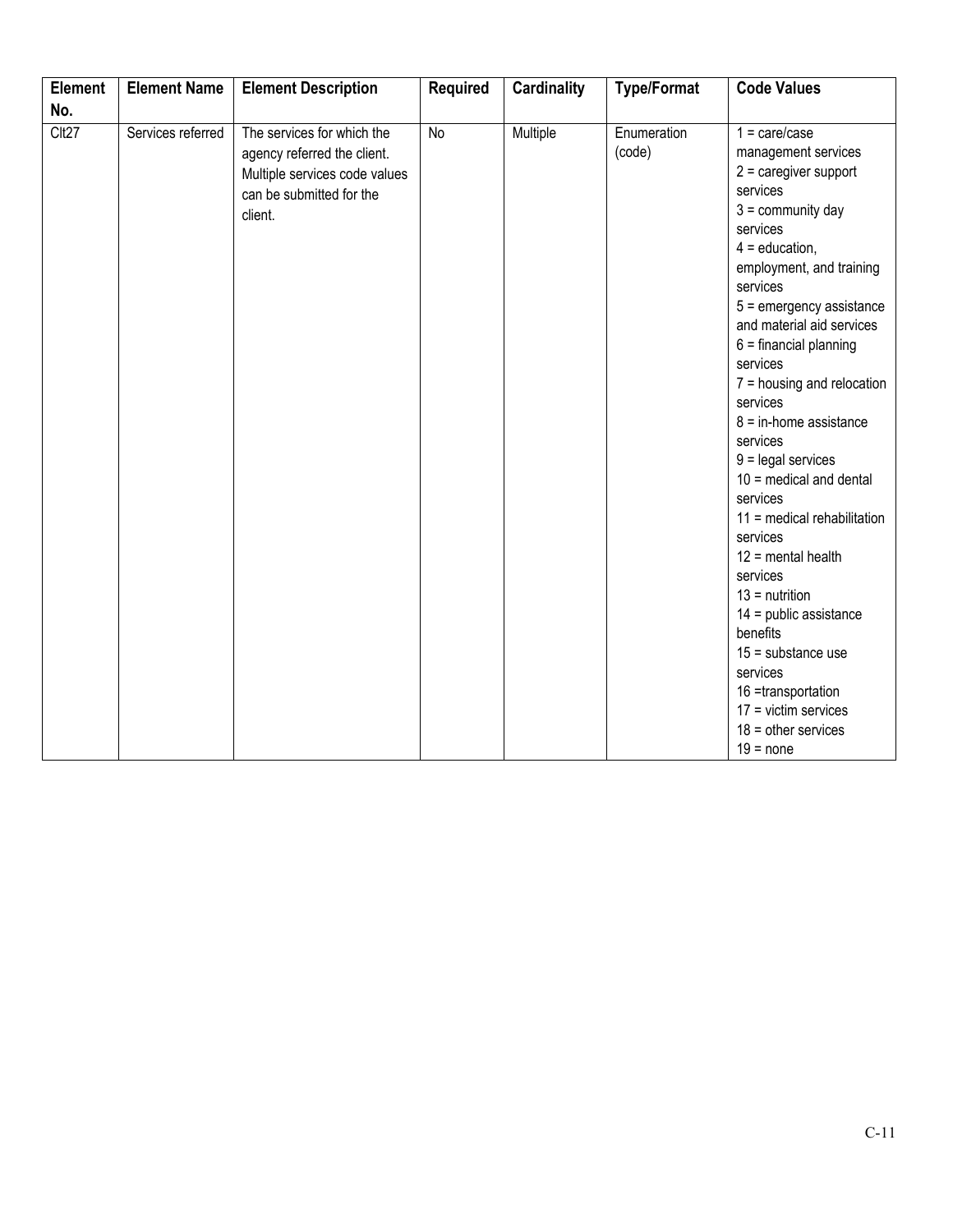| <b>Element</b>           | <b>Element Name</b>         | <b>Element Description</b>                                                                                                                                                | <b>Required</b> | <b>Cardinality</b> | <b>Type/Format</b>    | <b>Code Values</b>                                                                                                                                                                                                                                                                                                                                                                                                                                                                                                                                                                                                                                                                                  |
|--------------------------|-----------------------------|---------------------------------------------------------------------------------------------------------------------------------------------------------------------------|-----------------|--------------------|-----------------------|-----------------------------------------------------------------------------------------------------------------------------------------------------------------------------------------------------------------------------------------------------------------------------------------------------------------------------------------------------------------------------------------------------------------------------------------------------------------------------------------------------------------------------------------------------------------------------------------------------------------------------------------------------------------------------------------------------|
|                          |                             |                                                                                                                                                                           |                 |                    |                       |                                                                                                                                                                                                                                                                                                                                                                                                                                                                                                                                                                                                                                                                                                     |
| No.<br>Clt <sub>28</sub> | Services at close           | The services known to the<br>agency that the client was<br>receiving at the time of case<br>closure. Multiple services<br>code values can be submitted<br>for the client. | No              | Multiple           | Enumeration<br>(code) | $1 = \text{care/case}$<br>management services<br>$2$ = caregiver support<br>services<br>$3 =$ community day<br>services<br>$4 =$ education,<br>employment, and training<br>services<br>$5 =$ emergency assistance<br>and material aid services<br>$6 =$ financial planning<br>services<br>$7 =$ housing and relocation<br>services<br>$8 =$ in-home assistance<br>services<br>$9 =$ legal services<br>$10$ = medical and dental<br>services<br>11 = medical rehabilitation<br>services<br>$12$ = mental health<br>services<br>$13 =$ nutrition<br>$14$ = public assistance<br>benefits<br>$15 =$ substance use<br>services<br>16 =transportation<br>$17 =$ victim services<br>$18 =$ other services |
| Clt <sub>29</sub>        | Interagency<br>coordination | The agencies to which the<br>client or case was referred.<br>Multiple interagency<br>coordination code values can<br>be submitted for the client.                         | No              | Multiple           | Enumeration<br>(code) | $19 = none$<br>$1 =$ law enforcement or<br>prosecutorial offices<br>$2$ = Protection and<br>Advocacy or Client<br>Advocacy Program (CAP)<br>$3 = state$ licensing agency<br>4 = State Medicaid Fraud<br>Control Unit (MFCU)<br>5 = Long Term Care<br>Ombudsman Program<br>6 = Social Security<br>Administration<br>$7 = Veteran's$<br>Administration<br>$8 = Multidisciplinary$<br>Teams<br>$9 = other$<br>$10 = none$                                                                                                                                                                                                                                                                              |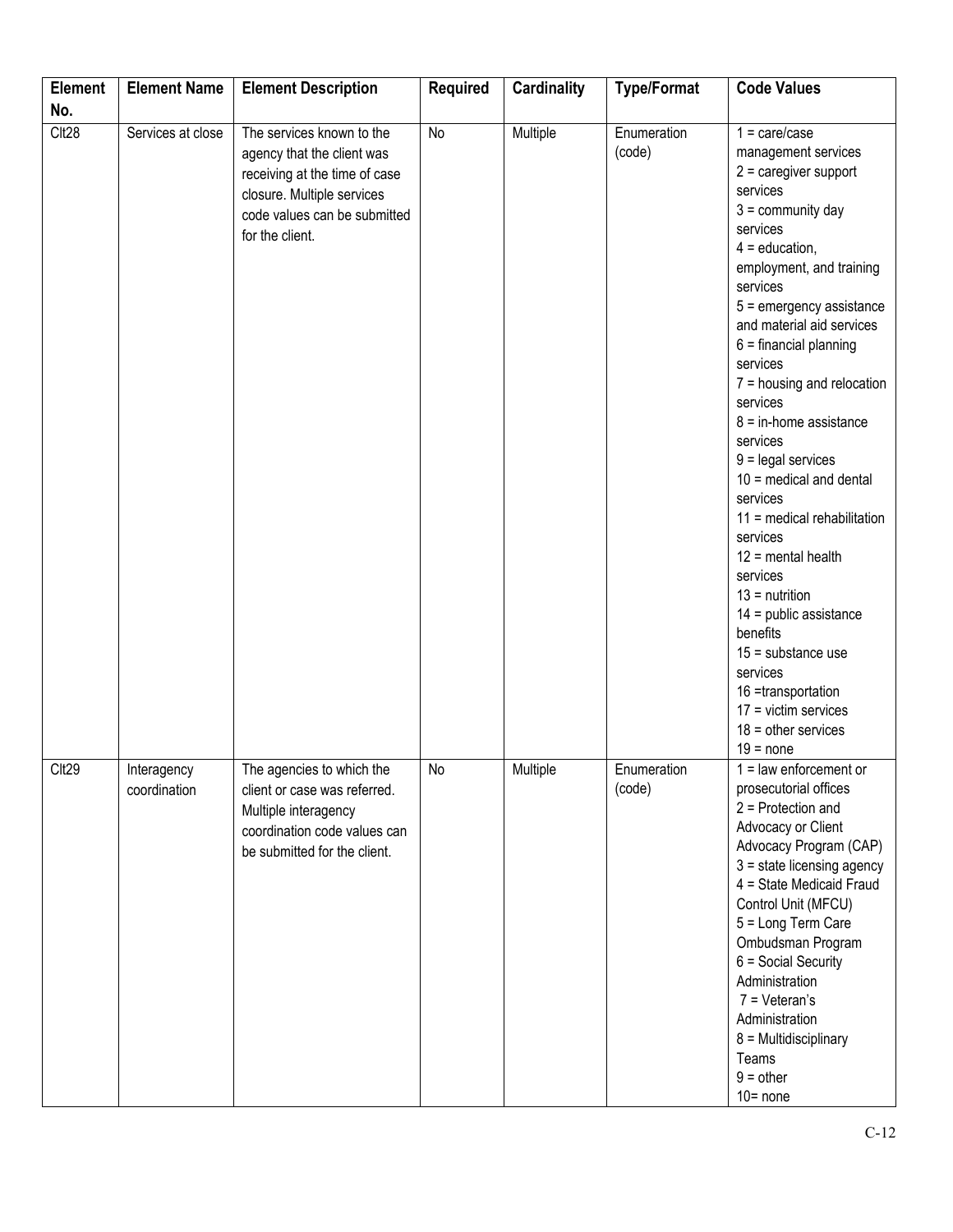| <b>Element</b><br>No. | <b>Element Name</b>         | <b>Element Description</b>                                                                                    | <b>Required</b> | <b>Cardinality</b> | <b>Type/Format</b>    | <b>Code Values</b>                                                                                            |
|-----------------------|-----------------------------|---------------------------------------------------------------------------------------------------------------|-----------------|--------------------|-----------------------|---------------------------------------------------------------------------------------------------------------|
| Clt30                 | Previous report             | The indication that the<br>agency has information that<br>the client was the subject of a<br>previous report. | <b>No</b>       | Single             | Enumeration<br>(code) | $1 = yes$<br>$2 = no$                                                                                         |
| Clt31                 | Communication<br>Assistance | The services that were<br>necessary to address<br>language or communication<br>barriers.                      | <b>No</b>       | Multiple           | Enumeration<br>(code) | $10 =$ Language<br>interpretation<br>20 = Document translation<br>$30$ = Assistive technology<br>$40 = Other$ |

## **Table 3–Maltreatment Allegation Entity**

Each client may have multiple maltreatment allegation entities within a specific investigation but only one of a particular maltreatment type. Each maltreatment allegation entity is associated with only one client. Each maltreatment allegation entity must be composed of a maltreatment type and maltreatment disposition.

| <b>Element</b>   | <b>Element Name</b>         | <b>Element Description</b>                          | <b>Required</b> | Cardinality            | <b>Type/Format</b>    | <b>Code Values</b>                                                                                                                                                                                                                                                                        |
|------------------|-----------------------------|-----------------------------------------------------|-----------------|------------------------|-----------------------|-------------------------------------------------------------------------------------------------------------------------------------------------------------------------------------------------------------------------------------------------------------------------------------------|
| No.              |                             |                                                     |                 |                        |                       |                                                                                                                                                                                                                                                                                           |
| Mal1             | Maltreatment type           | The alleged maltreatments<br>that are investigated. | Yes             | Single (per<br>entity) | Enumeration<br>(code) | $10 =$ abandonment<br>$20$ = emotional abuse<br>$30$ = exploitation (non-<br>specific)<br>31= financial exploitation<br>32= other exploitation<br>$40$ = neglect<br>$50$ = physical abuse<br>$60 =$ sexual abuse<br>$70$ = suspicious death<br>$80 = \text{self-neglect}$<br>$90 =$ other |
| Mal <sub>2</sub> | Maltreatment<br>disposition | The disposition of each<br>alleged maltreatment.    | Yes             | Single (per<br>entity) | Enumeration<br>(code) | $1 =$ substantiated<br>$2$ = inconclusive<br>$3 =$ unsubstantiated<br>$4 =$ other                                                                                                                                                                                                         |

#### **Table 4–Perpetrator Entity**

Each investigation may have zero, one, or more than one perpetrator. A perpetrator must be associated with at least one substantiated maltreatment investigation that is associated with a specific client within the investigation. A perpetrator may be associated with more than one investigation but a separate perpetrator entity is required for each of the associated investigations.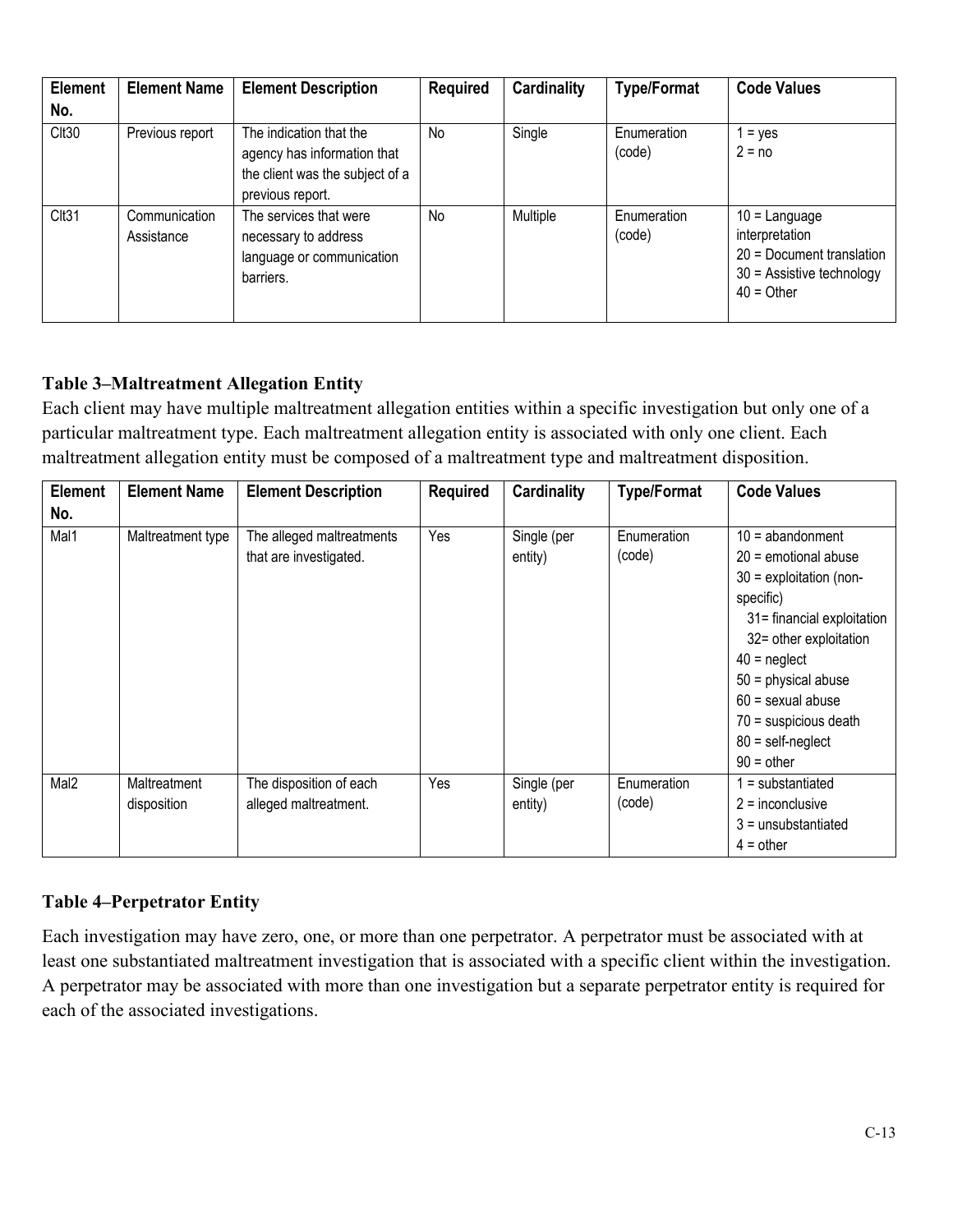| <b>Element</b><br>No. | <b>Element Name</b> | <b>Element Description</b>                                                                                                                                                                                                                                                                                                                                                                                  | <b>Required</b> | <b>Cardinality</b> | <b>Type/Format</b>    | <b>Code Values</b>                                                                                                                                                                                                                                                                                                                                                                                                                                                       |
|-----------------------|---------------------|-------------------------------------------------------------------------------------------------------------------------------------------------------------------------------------------------------------------------------------------------------------------------------------------------------------------------------------------------------------------------------------------------------------|-----------------|--------------------|-----------------------|--------------------------------------------------------------------------------------------------------------------------------------------------------------------------------------------------------------------------------------------------------------------------------------------------------------------------------------------------------------------------------------------------------------------------------------------------------------------------|
| Per1                  | Perpetrator ID      | The unique identifier used by<br>the state for the person who<br>is found to be responsible for<br>substantiated<br>maltreatment(s). The identifier<br>is assigned to a specific<br>perpetrator and is used to<br>identify the same perpetrator<br>across investigations and<br>reporting periods. The<br>Perpetrator ID is encrypted by<br>the state for purposes of data<br>submission.                   | Yes             | Single             | Encoded ID            | Not applicable                                                                                                                                                                                                                                                                                                                                                                                                                                                           |
| Per <sub>2</sub>      | Age                 | The age of the perpetrator in<br>years (at investigation start<br>date).                                                                                                                                                                                                                                                                                                                                    | No              | Single             | Enumeration<br>(code) | $17 = 17$ and younger<br>$18,19$ = actual age                                                                                                                                                                                                                                                                                                                                                                                                                            |
| Per3                  | Gender identity     | The actual or perceived<br>gender-related characteristics<br>of the perpetrator.                                                                                                                                                                                                                                                                                                                            | No              | Single             | Enumeration<br>(code) | $1 = male$<br>$2 =$ female<br>$3 =$ transgender male<br>$4$ = transgender female<br>$5 =$ nonbinary<br>$6 = other$                                                                                                                                                                                                                                                                                                                                                       |
| Per4                  | Race                | The population(s) or group(s)<br>that the perpetrator identifies<br>as being a member. A<br>perpetrator may have more<br>than one race (multi-racial).<br>For example, if a perpetrator<br>is Asian and White, the<br>perpetrator should be<br>reported with both race<br>values. If specific races<br>cannot be identified for a<br>multiracial perpetrator, the<br>perpetrator is reported as<br>"Other". | No              | Multiple           | Enumeration<br>(code) | 10 = American Indian or<br>Alaska Native<br>$20 =$ Asian (non-specific)<br>$21$ = Asian Indian<br>$22 =$ Chinese<br>$23$ = Filipino<br>$24 =$ Japanese<br>$25 =$ Korean<br>$26$ = Vietnamese<br>27 = Other Asian<br>30 = Black or African<br>American<br>40 = Native Hawaiian or<br>Other Pacific Islander<br>(non-specific)<br>41 = Native Hawaiian<br>42 = Guamanian or<br>Chamorro<br>$43 =$ Samoan<br>44 = other Pacific<br>Islander<br>$50 =$ White<br>$60 = Other$ |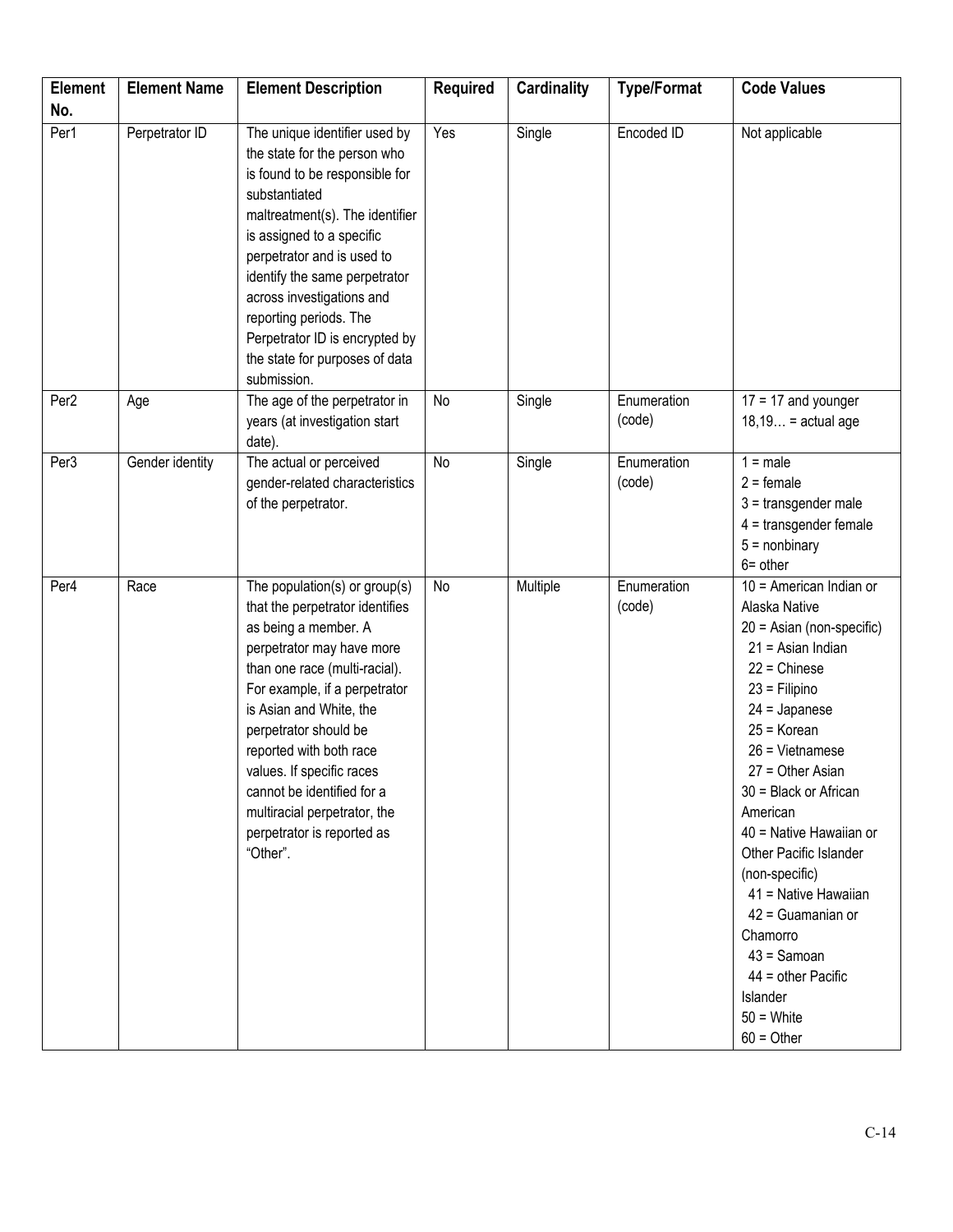| <b>Element</b>   | <b>Element Name</b>                                    | <b>Element Description</b>                                                                                                                                                                                                                                                        | <b>Required</b> | <b>Cardinality</b> | <b>Type/Format</b>    | <b>Code Values</b>                                                                                                                                                                                                                                                                                                                              |
|------------------|--------------------------------------------------------|-----------------------------------------------------------------------------------------------------------------------------------------------------------------------------------------------------------------------------------------------------------------------------------|-----------------|--------------------|-----------------------|-------------------------------------------------------------------------------------------------------------------------------------------------------------------------------------------------------------------------------------------------------------------------------------------------------------------------------------------------|
| No.              |                                                        |                                                                                                                                                                                                                                                                                   |                 |                    |                       |                                                                                                                                                                                                                                                                                                                                                 |
| Per <sub>5</sub> | Ethnicity                                              | The affiliation of the<br>perpetrator as Hispanic or<br>Latino/a or non-Hispanic or<br>Latino/a. Multiple ethnicity<br>code values can be submitted<br>for the perpetrator.                                                                                                       | <b>No</b>       | Multiple           | Enumeration<br>(code) | $10 = yes$ , Hispanic or<br>Latino/a, or Spanish origin<br>(non-specific)<br>11 = Mexican, Mexican<br>American, Chicano/a<br>12 = Puerto Rican<br>$13 = Cuban$<br>$14 =$ other Hispanic,<br>Latino/a, or Spanish origin<br>20 = no, not Hispanic or<br>Latino/a, or Spanish origin                                                              |
| Per <sub>6</sub> | <b>Disabilities</b>                                    | The perpetrator's physical,<br>emotional, and mental health<br>issues that result in limitation<br>in activities and restrictions to<br>fully participate at school,<br>work, or in the community.<br>Multiple disability code values<br>can be submitted for the<br>perpetrator. | <b>No</b>       | Multiple           | Enumeration<br>(code) | $1 =$ ambulatory difficulty<br>$2 =$ cognitive difficulty<br>$3 =$ communication<br>difficulty<br>$4$ = hearing difficulty<br>$5 =$ independent living<br>difficulty<br>$6 = self-care difficulty$<br>$7 =$ vision difficulty<br>$8 = other$<br>$9 = none$                                                                                      |
| Per7             | <b>Behavioral health</b><br>screenings or<br>diagnoses | The results of clinical<br>ssessments on the<br>perpetrator, conducted by the<br>APS agency. Multiple<br>behavioral health code values<br>can be submitted for the<br>perpetrator.                                                                                                | No              | Multiple           | Enumeration<br>(code) | $1 =$ alcohol use disorder<br>$2 =$ anxiety<br>$3 =$ bipolar disorder<br>$4 =$ dementia<br>$5 =$ depression<br>$6 =$ schizophrenia and<br>other psychotic disorders<br>$7 =$ substance use<br>disorder<br>$8 =$ traumatic brain injury<br>$9 = c$ client lacks decision-<br>making ability (i.e.,<br>"capacity")<br>$10 =$ other<br>$11 = none$ |

### **Table 5–Client Perpetrator Relationship Entity**

Each client and perpetrator can have a designated relationship if data on one or more of the entity attributes is provided. A client and perpetrator have only one relationship entity within an investigation.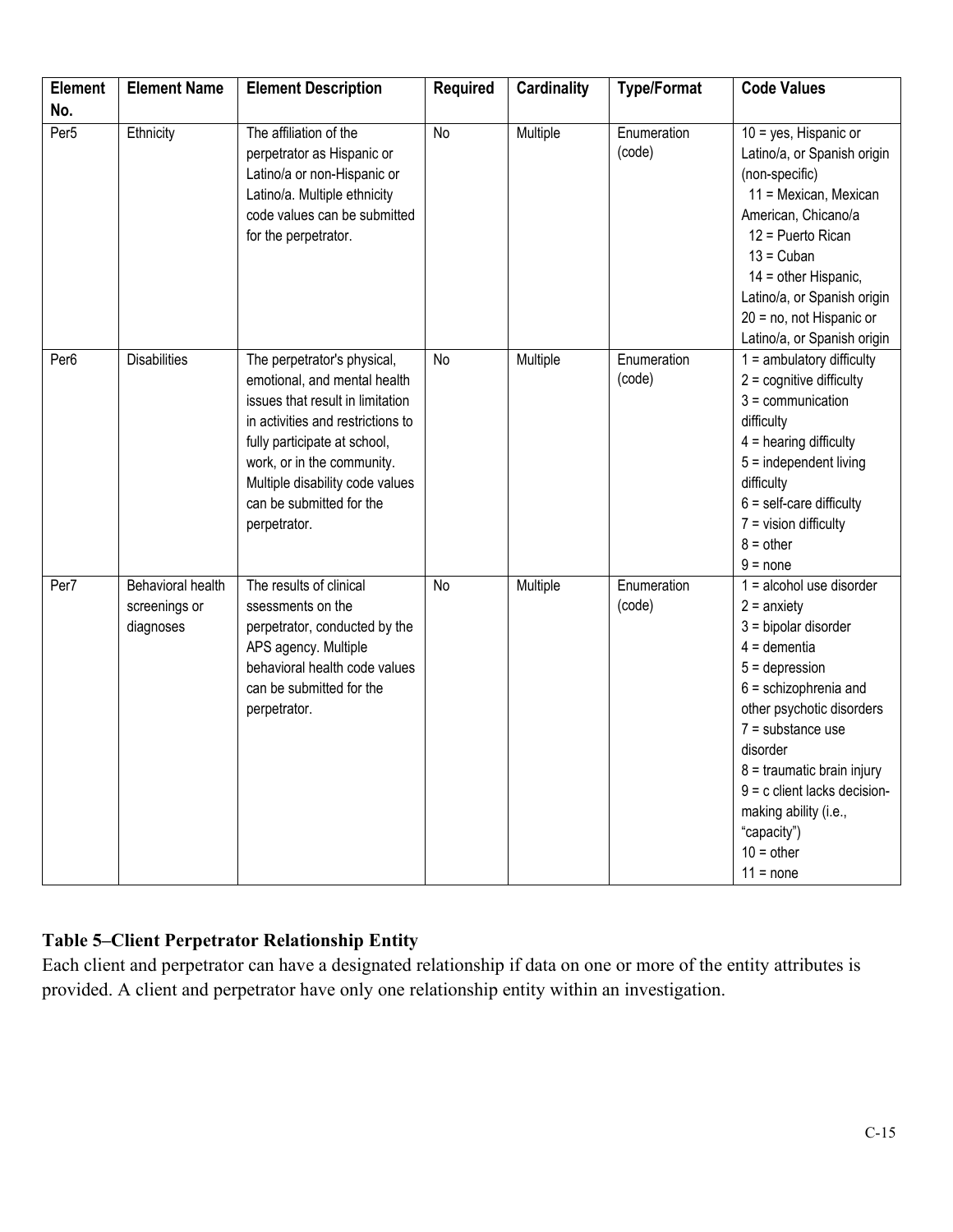| <b>Element</b>   | <b>Element Name</b>                    | <b>Element Description</b>                                                                                                | <b>Required</b> | <b>Cardinality</b> | <b>Type/Format</b>    | <b>Code Values</b>                                                                                                                                                                                                                                                                                                                                                                                                                                                                                                                                                        |
|------------------|----------------------------------------|---------------------------------------------------------------------------------------------------------------------------|-----------------|--------------------|-----------------------|---------------------------------------------------------------------------------------------------------------------------------------------------------------------------------------------------------------------------------------------------------------------------------------------------------------------------------------------------------------------------------------------------------------------------------------------------------------------------------------------------------------------------------------------------------------------------|
| No.              |                                        |                                                                                                                           |                 |                    |                       |                                                                                                                                                                                                                                                                                                                                                                                                                                                                                                                                                                           |
| CPR1             | Cohabitation at<br>start               | The indication if the<br>perpetrator and client are<br>cohabitating at the start of the<br>investigation.                 | No              | Single             | Enumeration<br>(code) | $1 = yes$<br>$2 = no$                                                                                                                                                                                                                                                                                                                                                                                                                                                                                                                                                     |
| CPR <sub>2</sub> | Cohabitation at<br>close               | The indication if the<br>perpetrator and client are<br>cohabitating at the time of<br>case closure.                       | No              | Single             | Enumeration<br>(code) | $1 = yes$<br>$2 = no$                                                                                                                                                                                                                                                                                                                                                                                                                                                                                                                                                     |
| CPR3             | Kinship<br>relationship                | The indication if the<br>perpetrator is related to the<br>client by affinity (blood,<br>adoption, marriage, etc.).        | No              | Single             | Enumeration<br>(code) | $10 = yes (non-specific)$<br>$11 =$ spouse<br>$12$ = domestic partner,<br>including civil union<br>$13 =$ parent<br>$14 =$ child<br>$15 =$ sibling<br>$16 =$ grandparent<br>$17 =$ grandchild<br>$18 =$ other relative<br>$20 = none$                                                                                                                                                                                                                                                                                                                                     |
| CPR4             | Perpetrator<br>association at<br>start | The indication if the<br>perpetrator has a caregiving<br>relationship to the client at the<br>start of the investigation. | No              | Single             | Enumeration<br>(code) | $10 =$ nursing home staff<br>$20$ = residential care<br>community staff<br>$30$ = relative caregiver<br>(non-specific)<br>$31$ = paid relative<br>caregiver<br>$32$ = unpaid relative<br>caregiver<br>$33$ = Home and<br><b>Community Based</b><br>Services waiver paid<br>relative caregiver<br>$40$ = nonrelative<br>caregiver (non-specific)<br>$41$ = paid nonrelative<br>caregiver<br>42 = unpaid nonrelative<br>caregiver<br>$43$ = Home and<br><b>Community Based</b><br>Services waiver paid<br>nonrelative caregiver<br>$50 =$ other relationship<br>$60 = none$ |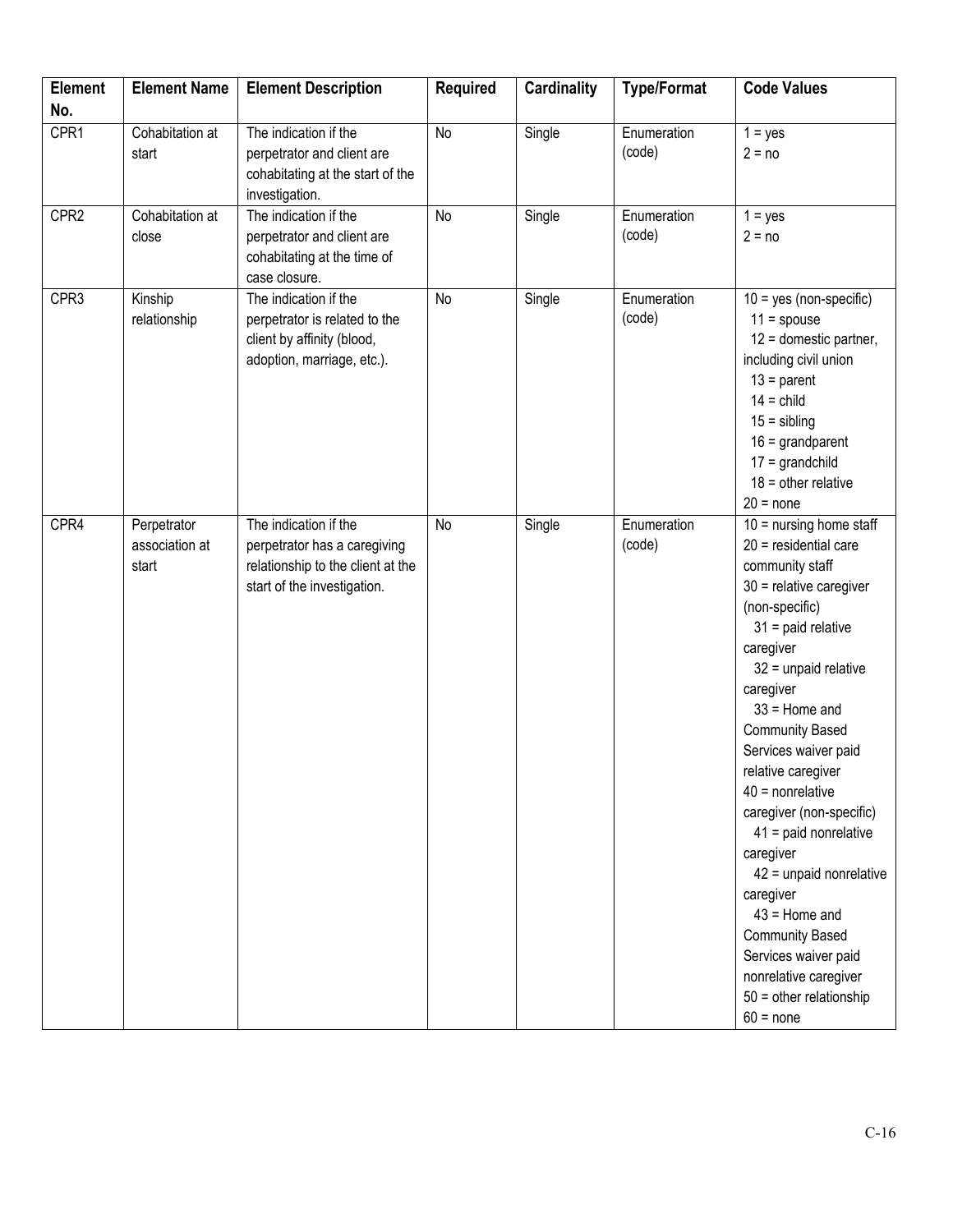| <b>Element</b>   | <b>Element Name</b>                                     | <b>Element Description</b>                                                                                                                                                                                                                                                                                                    | <b>Required</b> | <b>Cardinality</b> | <b>Type/Format</b>    | <b>Code Values</b>                                                                                                                                                                                                                                                                                                                                                                                                                                                                                                                                                        |
|------------------|---------------------------------------------------------|-------------------------------------------------------------------------------------------------------------------------------------------------------------------------------------------------------------------------------------------------------------------------------------------------------------------------------|-----------------|--------------------|-----------------------|---------------------------------------------------------------------------------------------------------------------------------------------------------------------------------------------------------------------------------------------------------------------------------------------------------------------------------------------------------------------------------------------------------------------------------------------------------------------------------------------------------------------------------------------------------------------------|
| No.              |                                                         |                                                                                                                                                                                                                                                                                                                               |                 |                    |                       |                                                                                                                                                                                                                                                                                                                                                                                                                                                                                                                                                                           |
| CPR <sub>5</sub> | Perpetrator<br>association at<br>close                  | The indication whether the<br>perpetrator has a caregiving<br>relationship to the client at<br>time of case closure.                                                                                                                                                                                                          | No              | Single             | Enumeration<br>(code) | $10 =$ nursing home staff<br>$20$ = residential care<br>community staff<br>$30$ = relative caregiver<br>(non-specific)<br>$31$ = paid relative<br>caregiver<br>$32$ = unpaid relative<br>caregiver<br>$33$ = Home and<br><b>Community Based</b><br>Services waiver paid<br>relative caregiver<br>$40$ = nonrelative<br>caregiver (non-specific)<br>$41$ = paid nonrelative<br>caregiver<br>42 = unpaid nonrelative<br>caregiver<br>$43$ = Home and<br><b>Community Based</b><br>Services waiver paid<br>nonrelative caregiver<br>$50 =$ other relationship<br>$60 = none$ |
| CPR6             | Perpetrator<br>substitute<br>decision maker<br>at start | Authorizations that the<br>perpetrator has in relation to<br>the client, and that are in<br>effect, related to health,<br>personal or financial decision<br>making at the start of the<br>investigation. Multiple<br>substitute decision maker<br>code values can be submitted<br>for the client perpetrator<br>relationship. | No              | Multiple           | Enumeration<br>(code) | $10$ = health care proxy in<br>effect<br>$20$ = financial proxy in<br>effect<br>$30 =$ guardianship or<br>conservatorship (non-<br>specific)<br>$31 =$ guardianship or<br>conservatorship of<br>person<br>$32$ = guardianship or<br>conservatorship of<br>property<br>$40$ = representative<br>payee<br>$50 = none$                                                                                                                                                                                                                                                       |